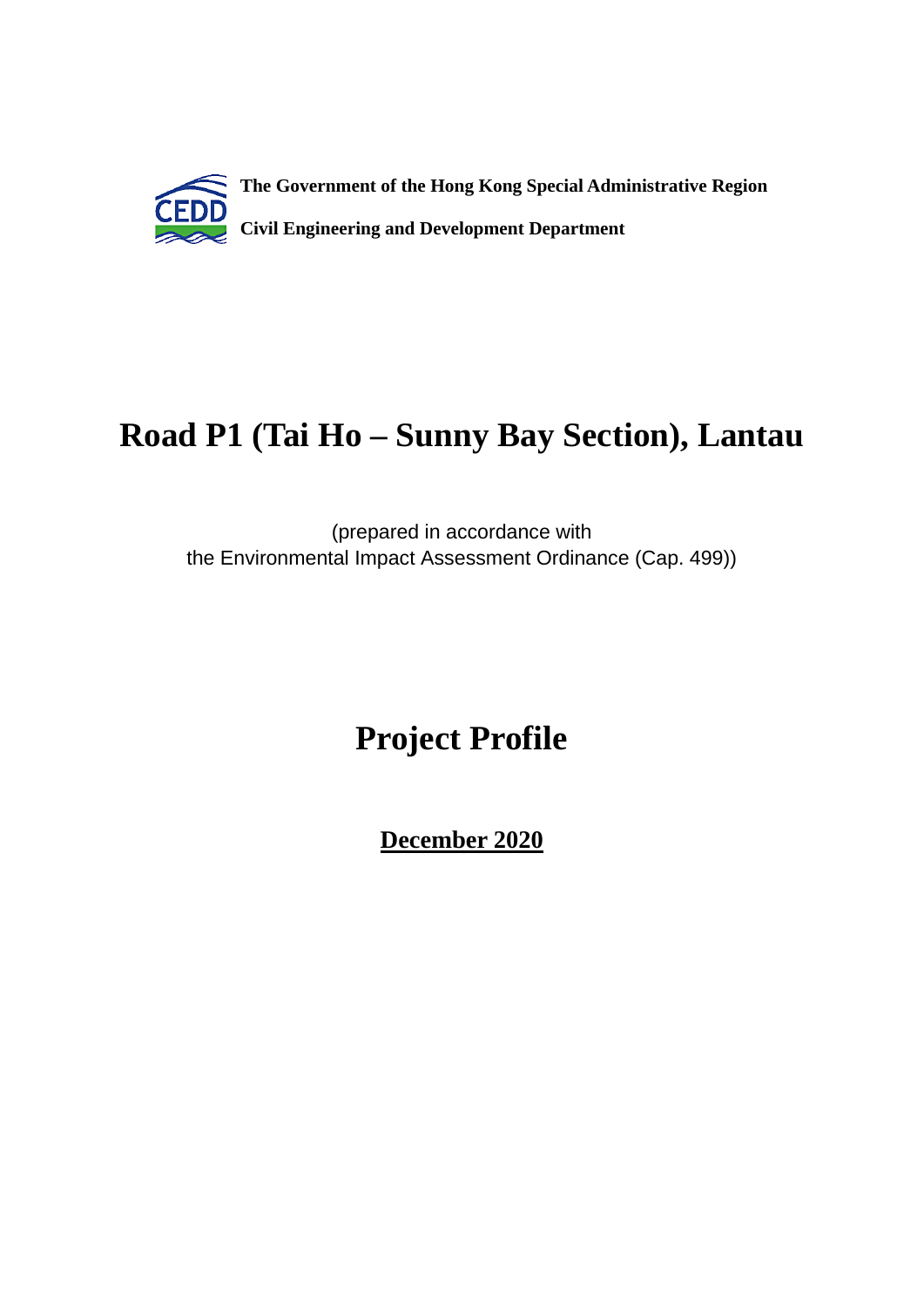## **CONTENTS**

| 1.               |                                                                               |  |
|------------------|-------------------------------------------------------------------------------|--|
| 1.1              |                                                                               |  |
| 1.2              |                                                                               |  |
| 1.3              |                                                                               |  |
| 1.4              |                                                                               |  |
| 1.5              | Number and Types of Designated Projects to be Covered by the Project Profile3 |  |
| 1.6              |                                                                               |  |
| 2.               | <b>OUTLINE OF PLANNING AND IMPLEMENTATION PROGRAMME5</b>                      |  |
| 2.1              |                                                                               |  |
| 2.2              |                                                                               |  |
| 2.3              |                                                                               |  |
| 3.               |                                                                               |  |
| 3.1              |                                                                               |  |
| 3.2              |                                                                               |  |
| 3.3              |                                                                               |  |
| 3.4              |                                                                               |  |
| 3.5              |                                                                               |  |
| 3.6              |                                                                               |  |
| 3.7              |                                                                               |  |
| 3.8              |                                                                               |  |
| 3.9              |                                                                               |  |
| 3.10             |                                                                               |  |
| 3.11             |                                                                               |  |
| $\overline{4}$ . | <b>MAJOR ELEMENTS OF SURROUNDING ENVIRONMENT  16</b>                          |  |
| 4.1              |                                                                               |  |
| 5.               | <b>ENVIRONMENTAL PROTECTION MEASURES TO BE INCORPORATED</b>                   |  |
|                  | IN THE DESIGN AND ANY FURTHER ENVIRONMENTAL IMPLICATIONS18                    |  |
| 5.1              |                                                                               |  |
| 5.2              |                                                                               |  |
| 5.3              |                                                                               |  |
| 5.4              |                                                                               |  |
| 5.5              |                                                                               |  |
| 5.6              |                                                                               |  |
| 5.7              |                                                                               |  |
| 5.8              |                                                                               |  |
| 5.9              |                                                                               |  |
| 5.10             |                                                                               |  |
| 5.11             |                                                                               |  |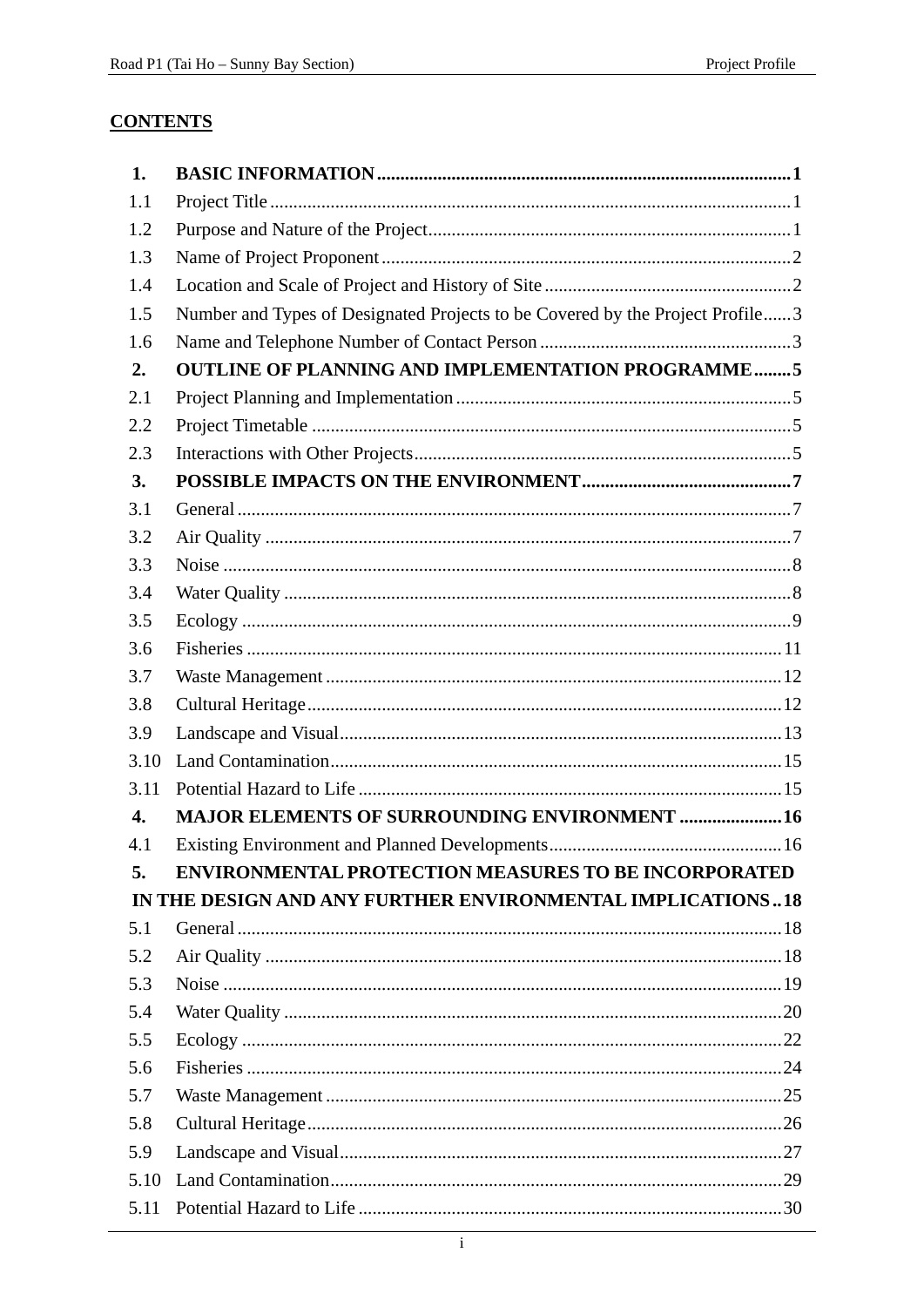| 6. |                                                                               |  |  |
|----|-------------------------------------------------------------------------------|--|--|
|    |                                                                               |  |  |
|    | 5.12 Severity, Distribution and Duration of Environmental Effects and Further |  |  |

## **Drawing No.**

| <b>Figure 1</b> | Road P1 (Tai Ho – Sunny Bay Section) – Location Plan |  |  |
|-----------------|------------------------------------------------------|--|--|
|-----------------|------------------------------------------------------|--|--|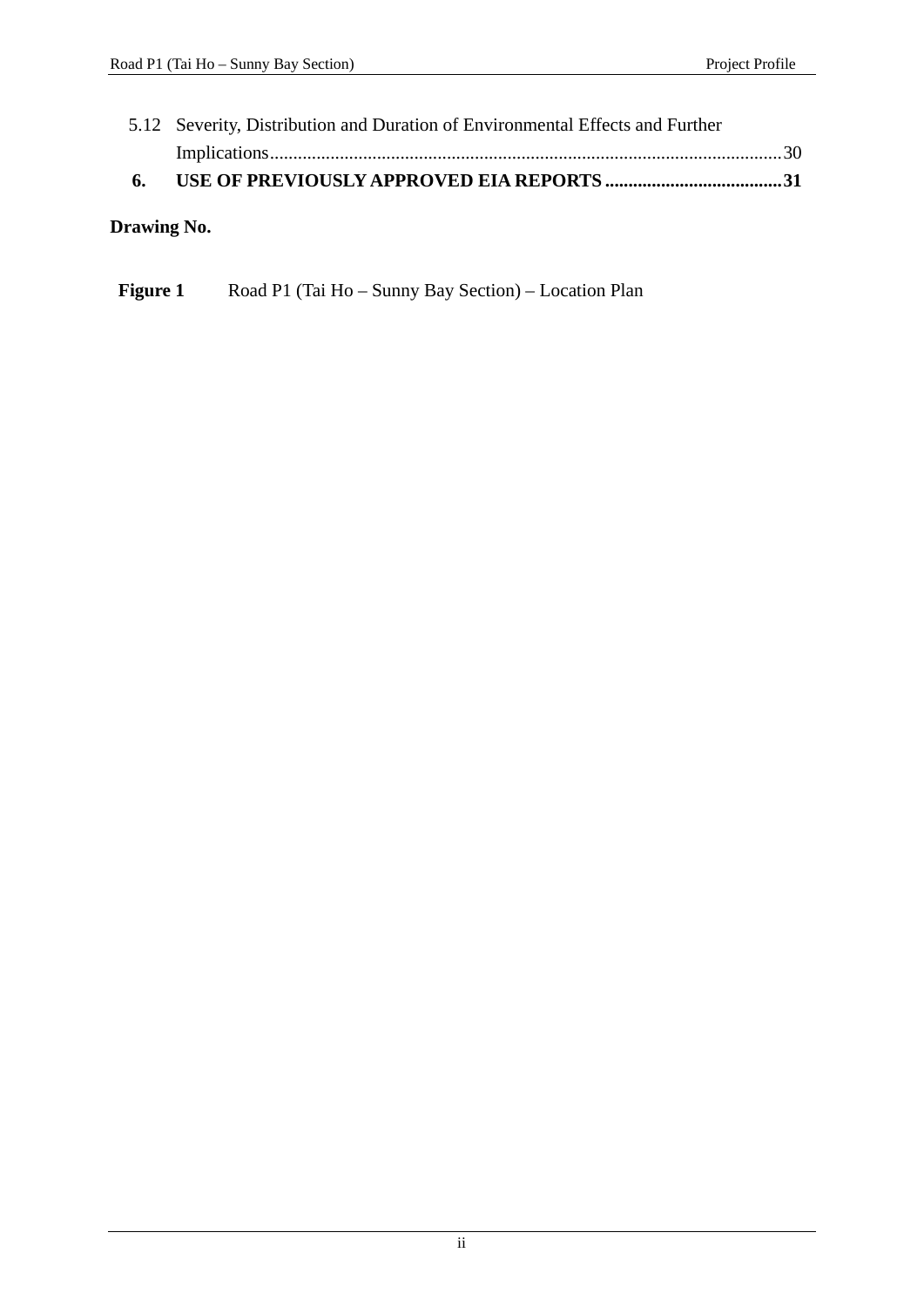#### **1. BASIC INFORMATION**

#### **1.1 Project Title**

1.2.1 Road P1 (Tai Ho – Sunny Bay Section)

#### **1.2 Purpose and Nature of the Project**

- 1.2.1 The concept of Road P1 has been mentioned in the Northshore Lantau Development Feasibility Study completed in 2001, which suggested Road P1 to connect the Hong Kong International Airport with Sunny Bay. Road P1 was proposed as a dual 2 lane carriageway parallel to the North Lantau Highway (NLH).
- 1.2.2 The Revised Concept Plan for Lantau drawn up by the Lantau Development Task Force in 2007 affirmed the need of Road P1 to accommodate long-term traffic demand in North Lantau.
- 1.2.3 The Lantau Development Advisory Committee and the Government conducted a series of public engagement (PE) exercise on the proposed development strategy for Lantau from end January to April 2016. During the PE, there was general public support to the proposal of developing the North Lantau Corridor (where the proposed Road P1 forms a part) for economic and housing developments.
- 1.2.4 In the Sustainable Lantau Blueprint promulgated in 2017, Road P1 was proposed to strengthen the connectivity of the major developments along the northshore of Lantau.
- 1.2.5 The NLH is a major route connecting Lantau, including Tung Chung and the Hong Kong International Airport, with the urban areas. At present, whenever there is a traffic incident on the NLH, the road traffic connecting Lantau and urban areas would be seriously affected. With the progressive implementation of the planned developments in North Lantau (e.g. Tung Chung New Town Extension and the SKYCITY development project at the airport), it is forecasted that the traffic congestion of the NLH would get serious during peak hours starting from 2031.
- 1.2.6 Road P1 is about 12 km long in total, with two sections which are about 2.5 km of Tung Chung to Tai Ho Section and about 9.5 km of Tai Ho to Sunny Bay Section. Road P1 (Tung Chung – Tai Ho Section) is within the scope of 799CL entitled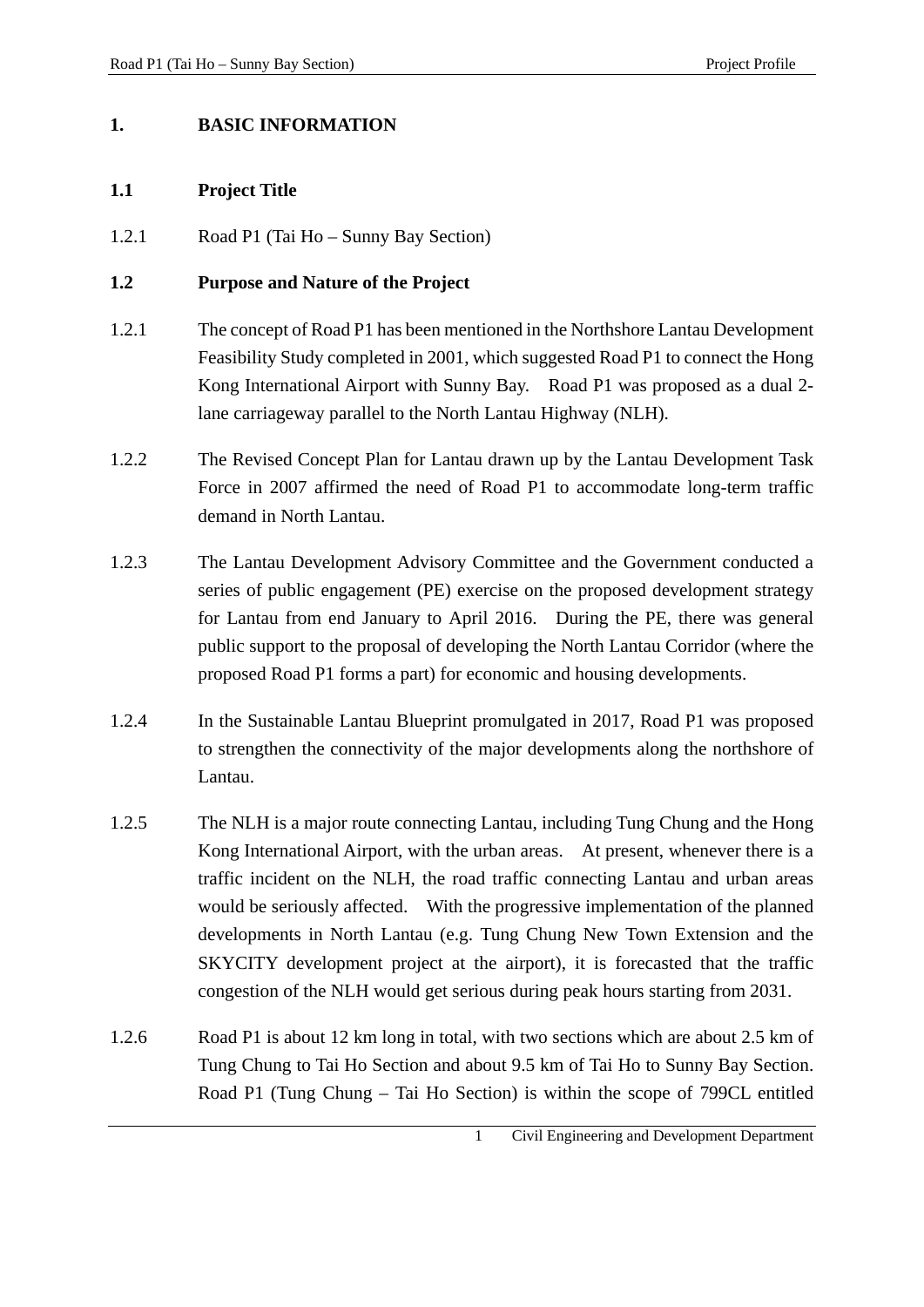"Tung Chung New Town Extension – Detailed Design and Site Investigation", and the detailed design was completed. This project is to cover the remaining section of Road P1 from Tai Ho to Sunny Bay, which is approximately 9.5 km long.

1.2.7 In order to relieve the traffic pressure on the NLH, cope with the housing and economic developments at North Lantau, and enhance the resilience of the North Lantau transport network, we have to implement the Road P1 (Tai Ho – Sunny Bay Section) project ("the Project") as soon as possible.

## **1.3 Name of Project Proponent**

1.3.1 The Project Proponent is the Sustainable Lantau Office, the Civil Engineering and Development Department (CEDD) of the Government of the Hong Kong Special Administrative Region.

## **1.4 Location and Scale of Project and History of Site**

- 1.4.1 The location plan of the Project is shown in **Figure 1**. The tentative study envelope for the Project covers the Northeast Lantau area.
- 1.4.2 Subject to the engineering study of the Project, the scope of works of the Project mainly consists of the following works components:
	- 1. a dual 2-lane carriageway of approximately 9.5 km long, with slip roads at appropriate locations to connect with the NLH near the Penny Bay Highway, the Sunny Bay and the proposed Route 11, in the form of elevated or at-grade road which extends from the Tai Ho Interchange to Sunny Bay;
	- 2. a dual 2-lane tunnel approximately 1 km long between Ta Pang Po and Yan O Wan, and the associated tunnel portals, administration building and ventilation facilities;
	- 3. reclamation works of about 15 hectares between Tai Ho Interchange and Sham Shui Kok (about 150m away from the Brothers Marine Park);
	- 4. widening the westbound carriageway of NLH from 3-lane to 4-lane between the Sunny Bay Interchange and the Lantau Link Toll Plaza;
	- 5. constructing cycle tracks and walkways along appropriate road section(s) between Tai Ho and Sunny Bay; and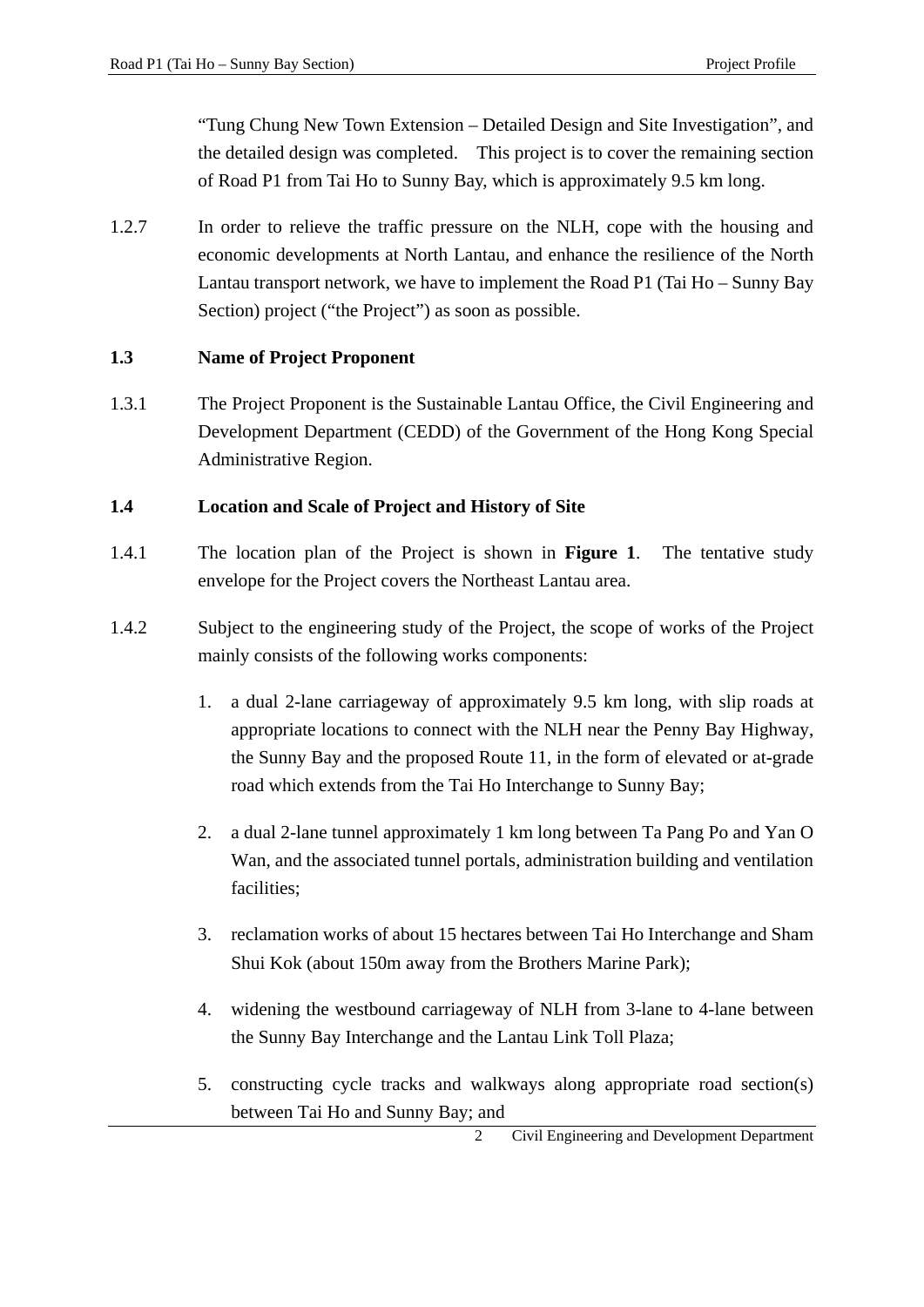- 6. the associated building, civil, structural, geotechnical, marine, electrical and mechanical, landscaping, environmental protection and mitigation works, drainage and sewerage works, waterworks, utilities and other works associated with the Project.
- 1.4.3 As part of the Project falls within the potential reclamation site of the potential Sunny Bay development, close coordination with the potential Sunny Bay development is required when exploring the alignment options and connection arrangements for Road P1(Tai Ho – Sunny Bay Section).
- 1.4.4 The proposed works components mentioned in Section 1.4.2 above are tentative and subject to review. There will be refinement of the highway alignment within the tentative study envelope. Selection of the alignment will be dependent on a variety of factors such as environmental impacts, construction cost and programme, traffic implications, land requirements, public consultation, the interface coordination with other on-going projects and planning studies (including the proposed Route 11 and the potential Sunny Bay development), and other engineering considerations, etc.

## **1.5 Number and Types of Designated Projects to be Covered by the Project Profile**

- 1.5.1 The Project involves the construction and operation of highways and the associated slip roads, which is classified as a Designated Project under the following categories under Part I, Schedule 2 of the Environmental Impact Assessment (EIA) Ordinance:
	- A.1- A road which is primary distributor road including new roads, and major extensions or improvements to existing roads;
	- A.7- A road tunnel more than 800 m in length between portals;
	- A.8- A road bridge more than 100 m in length between abutments;
	- C.1- Reclamation is more than 5 hectares in size; and
	- C.2- Reclamation more than 1 hectare in size and is less than 500m from the nearest boundary of an existing marine park or marine reserve.

## **1.6 Name and Telephone Number of Contact Person**

1.6.1 All enquiries regarding the Project can be addressed to:

3 Civil Engineering and Development Department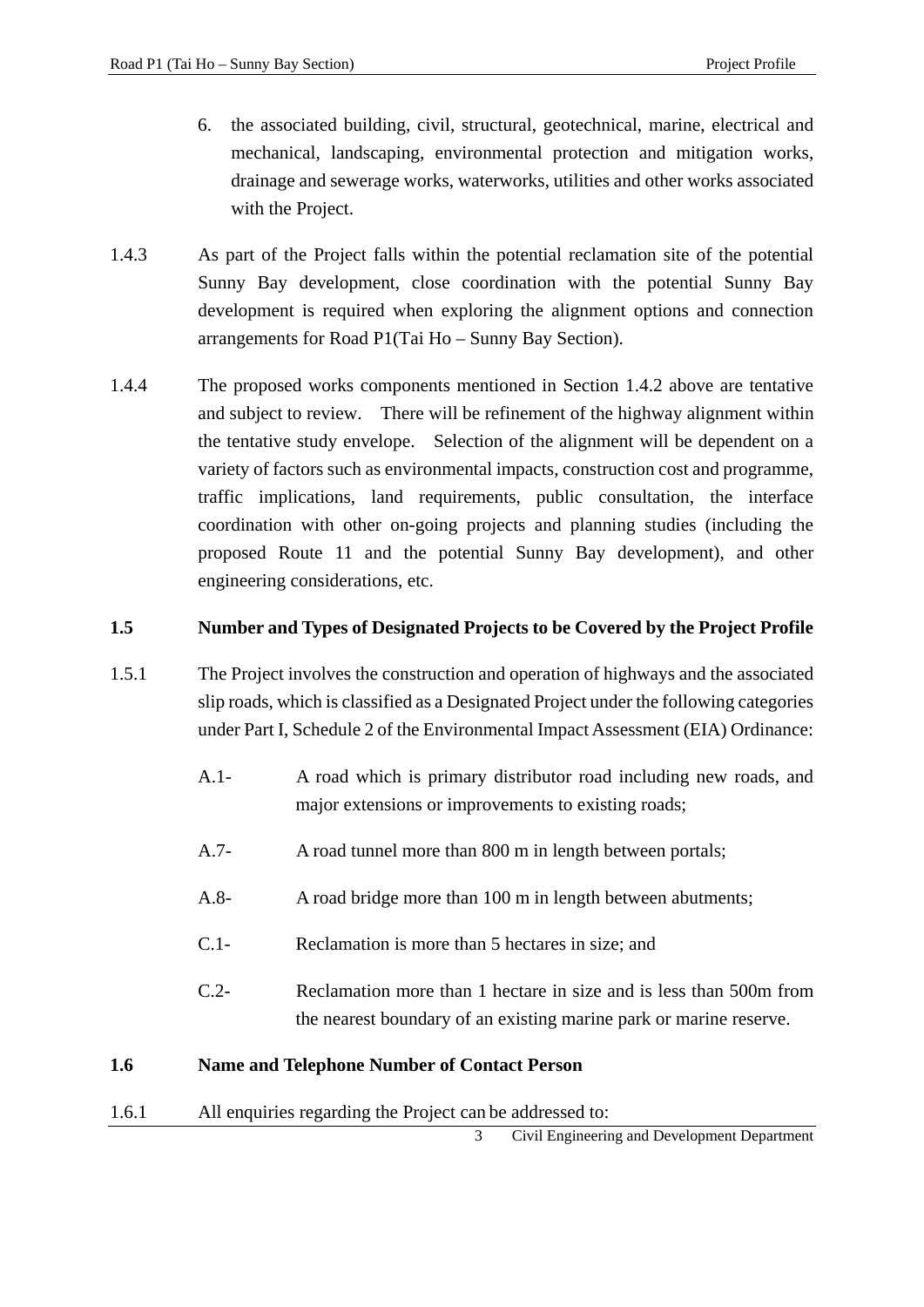Ms. WU Wai Yu, Sharon Chief Engineer/ Lantau 2 (Acting)

Sustainable Lantau Office Civil Engineering and Development Department 13/F, North Point Government Offices 333 Java Road, North Point, Hong Kong

Tel: 2231 4439 Fax: 2577 5040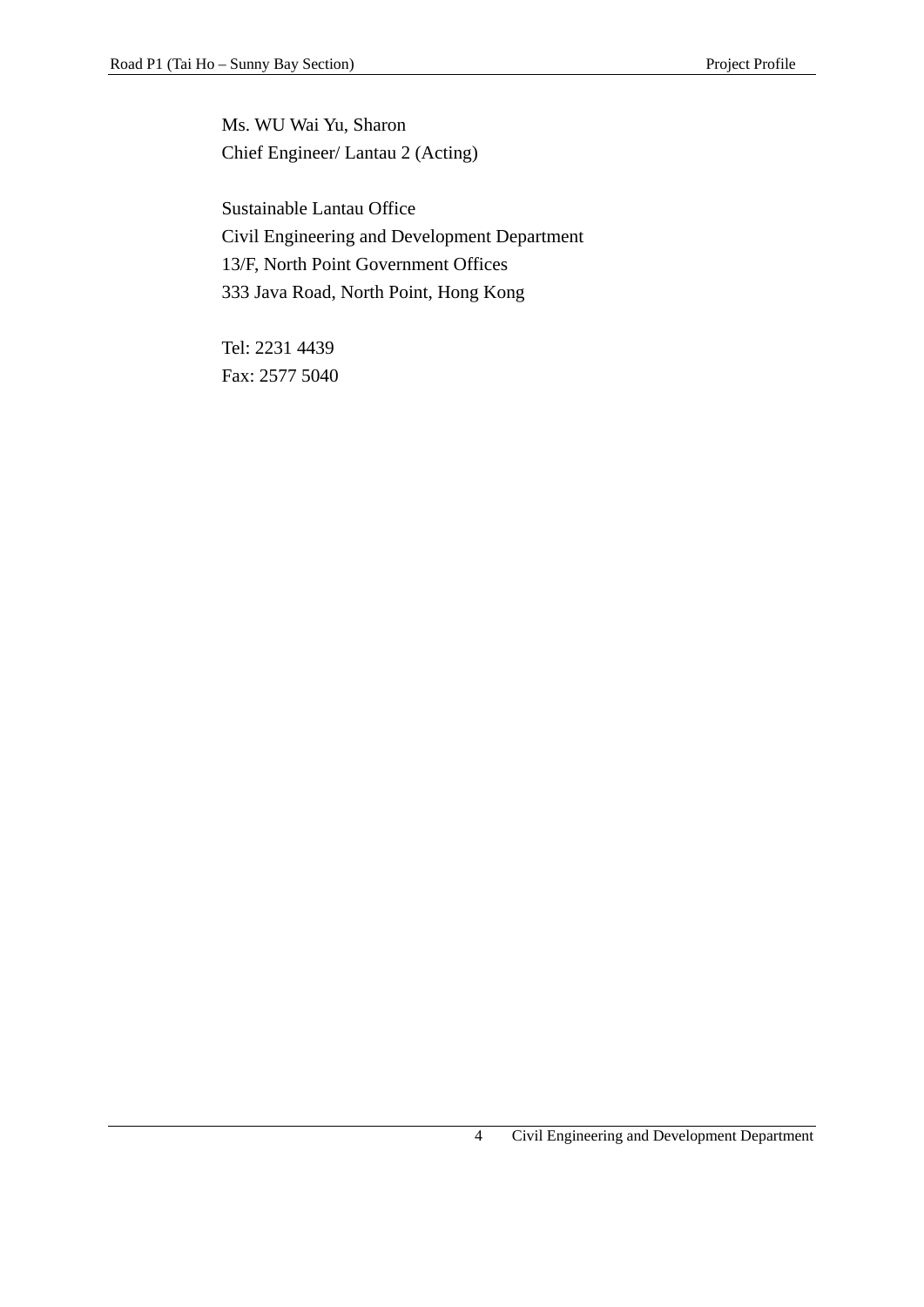#### **2. OUTLINE OF PLANNING AND IMPLEMENTATION PROGRAMME**

#### **2.1 Project Planning and Implementation**

2.1.1 The Road P1 (Tai Ho – Sunny Bay Section) will be implemented under a Public Works Programme item. Consultants will be appointed to carry out the engineering study of the Project.

#### **2.2 Project Timetable**

2.2.1 According to the current programme, consultants would be appointed to undertake the engineering study of Road P1 (Tai Ho – Sunny Bay Section) for the Project. We will strive to timely complete the construction of Road P1 (Tai Ho – Sunny Bay Section) by 2030. The packaging and programme of the Project are subject to confirmation pending findings of other relevant technical studies.

#### **2.3 Interactions with Other Projects**

- 2.3.1 Potential projects that would have interface with the Project have been identified and are listed below. Some of these projects are under planning or implementation has yet to be approved. This list should be revisited during the subject EIA study to ensure all the latest projects available from the respective stakeholders are incorporated. Any cumulative impacts from these concurrent projects during both construction and operational phases of the Project, including but not limited to the following, would need to be identified and addressed as appropriate.
	- 1. Expansion of Hong Kong International Airport into a Three-Runway System
	- 2. Tung Chung New Town Extension
	- 3. Tung Chung Line Extension
	- 4. Construction of additional sewage rising mains and rehabilitation of the existing sewage rising main between Tung Chung and Siu Ho Wan
	- 5. Topside Development at Hong Kong Boundary Crossing Facilities Island of Hong Kong-Zhuhai-Macao Bridge
	- 6. Siu Ho Wan Water Treatment Works Extension Investigation, Design and Construction
	- 7. Extension of Siu Ho Wan Sewage Treatment Works
	- 8. Refurbishment, Modification and Upgrading of North Lantau Transfer Station and Outlying Island Transfer Facilities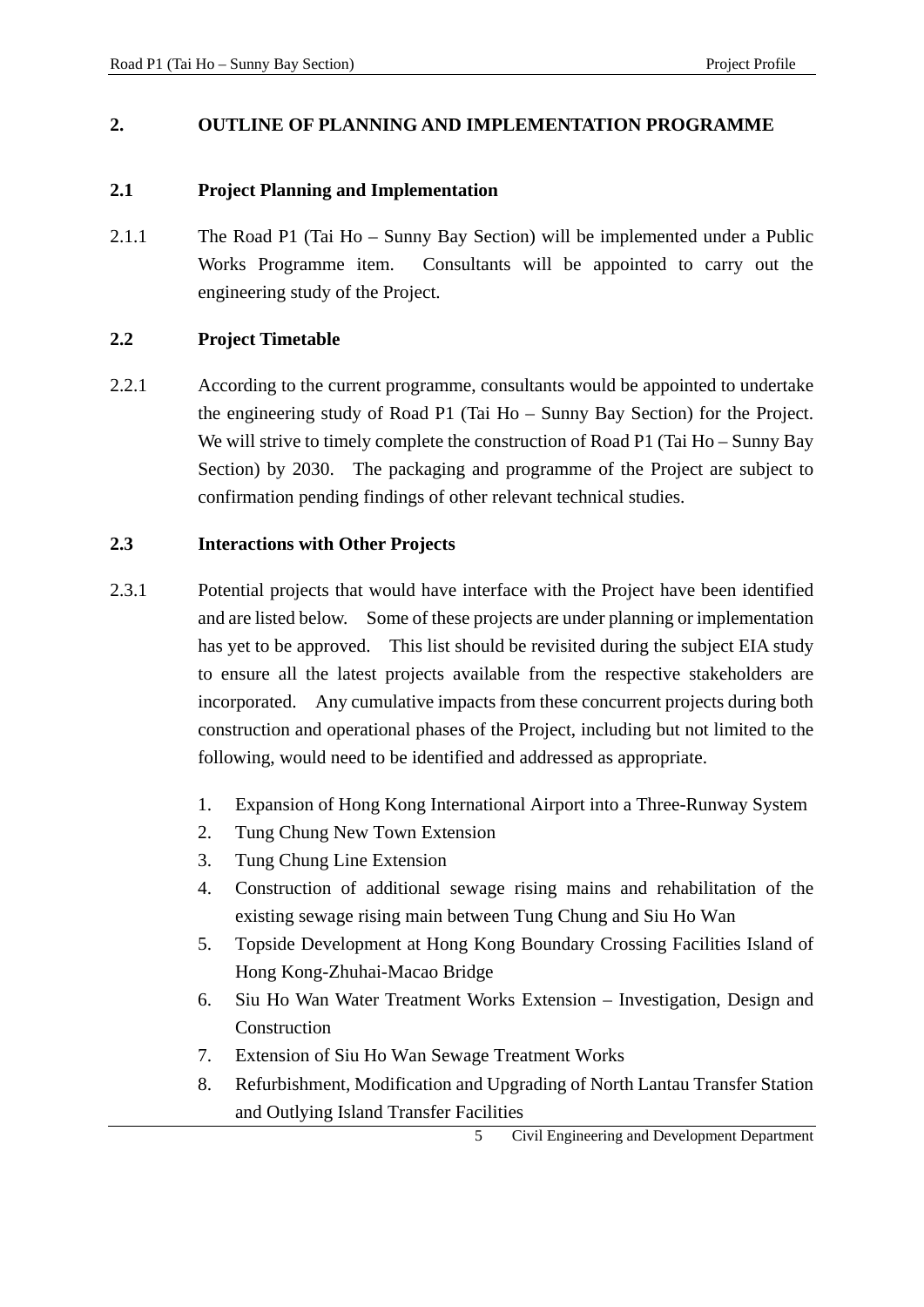- 9. The proposed Route 11 (between North Lantau and Yuen Long)
- 10. Development of Columbarium at the Western End of Sham Shui Kok Drive
- 11. The proposed Siu Ho Wan Station and Siu Ho Wan Depot Replanning Works
- 12. The proposed Comprehensive Residential and Commercial Development atop Siu Ho Wan Depot
- 13. Strategic Transport Plan proposed in Lantau Tomorrow Vision and other proposed strategic transport corridors in Hong Kong 2030+
- 14. All the planned and committed public housing developments in Tung Chung Area
- 15. SKYCITY at Hong Kong International Airport
- 16. The potential Sunny Bay development.
- 17. The possible Tsing Yi Lantau Link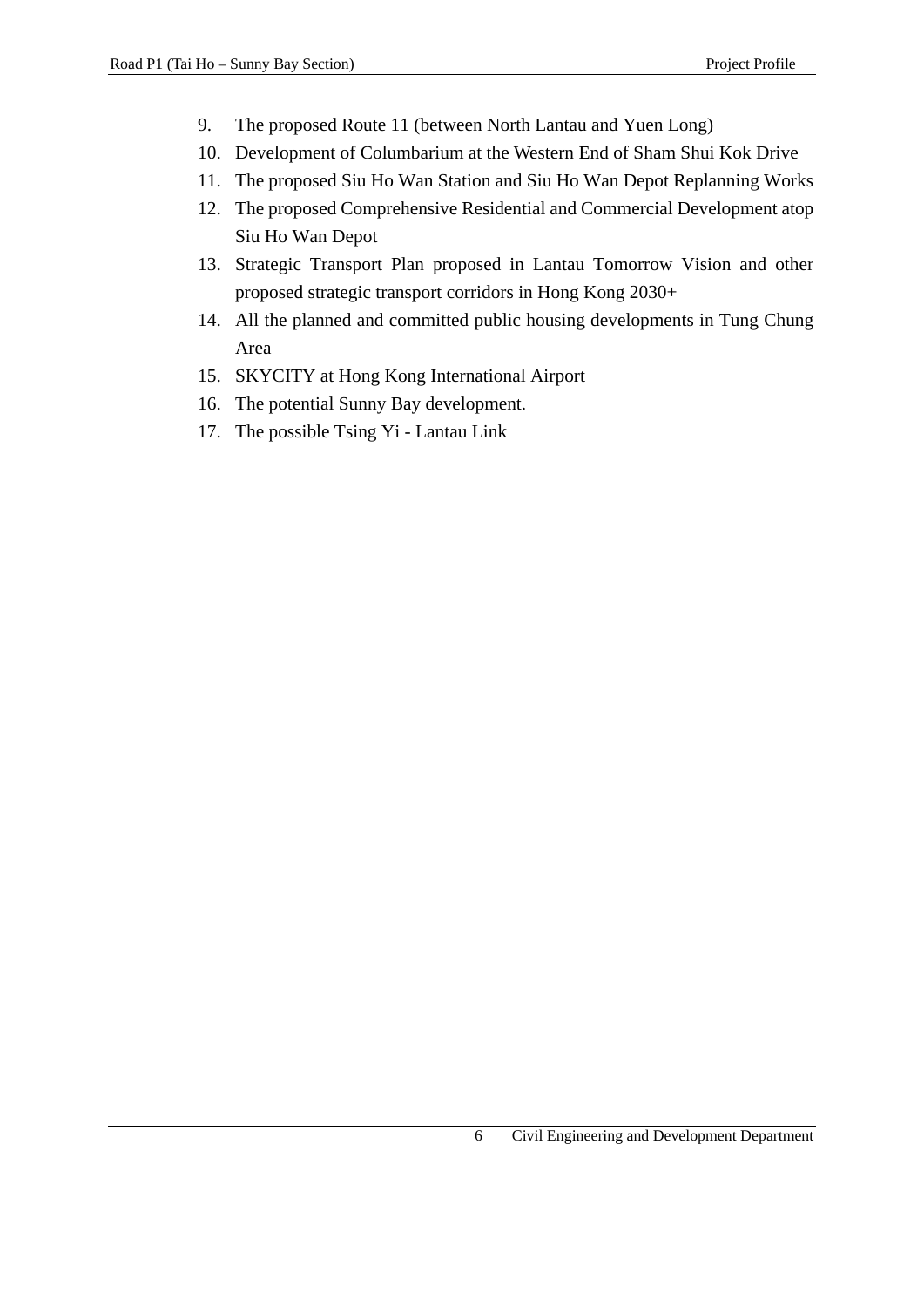#### **3. POSSIBLE IMPACTS ON THE ENVIRONMENT**

#### **3.1 General**

- 3.1.1 Road P1 (Tai Ho Sunny Bay Section) would involve reclamation, marine-based and land-based construction works, including site clearance, earthworks, piling or foundation works, construction of viaducts, tunnels with tunnel portals and ventilation buildings, at-grade roads, slope works and retaining structures, noise mitigation measures, diversion of existing storm water drains, sewers, water mains and other utilities works, etc.
- 3.1.2 It is anticipated that the surrounding sensitive receivers could be affected by air quality, noise, water quality, fisheries, waste management, land contamination, ecological, cultural heritage, hazard to life as well as landscape and visual impacts during the construction and operation stages of the Project, as detailed in the following sub-sections.

#### **3.2 Air Quality**

#### Construction Impacts

3.2.1 Dust generation from the construction activities including excavation works, backfilling, wind erosion of exposed area, temporary storage of spoil on site, transportation and handling of spoil, etc., as well as gaseous emissions from constructional plants are expected to be the major sources of impact during construction phase. Cumulative impacts from other potential interfacing projects should also be taken into account.

#### Operational Impacts

3.2.2 During operation phase, potential air quality impacts will be associated with the emissions from the traffic using the highway, tunnel portals and ventilation buildings of the proposed Road P1. Cumulative air quality impact would need to be taken into account of neighbouring roads and other background emissions.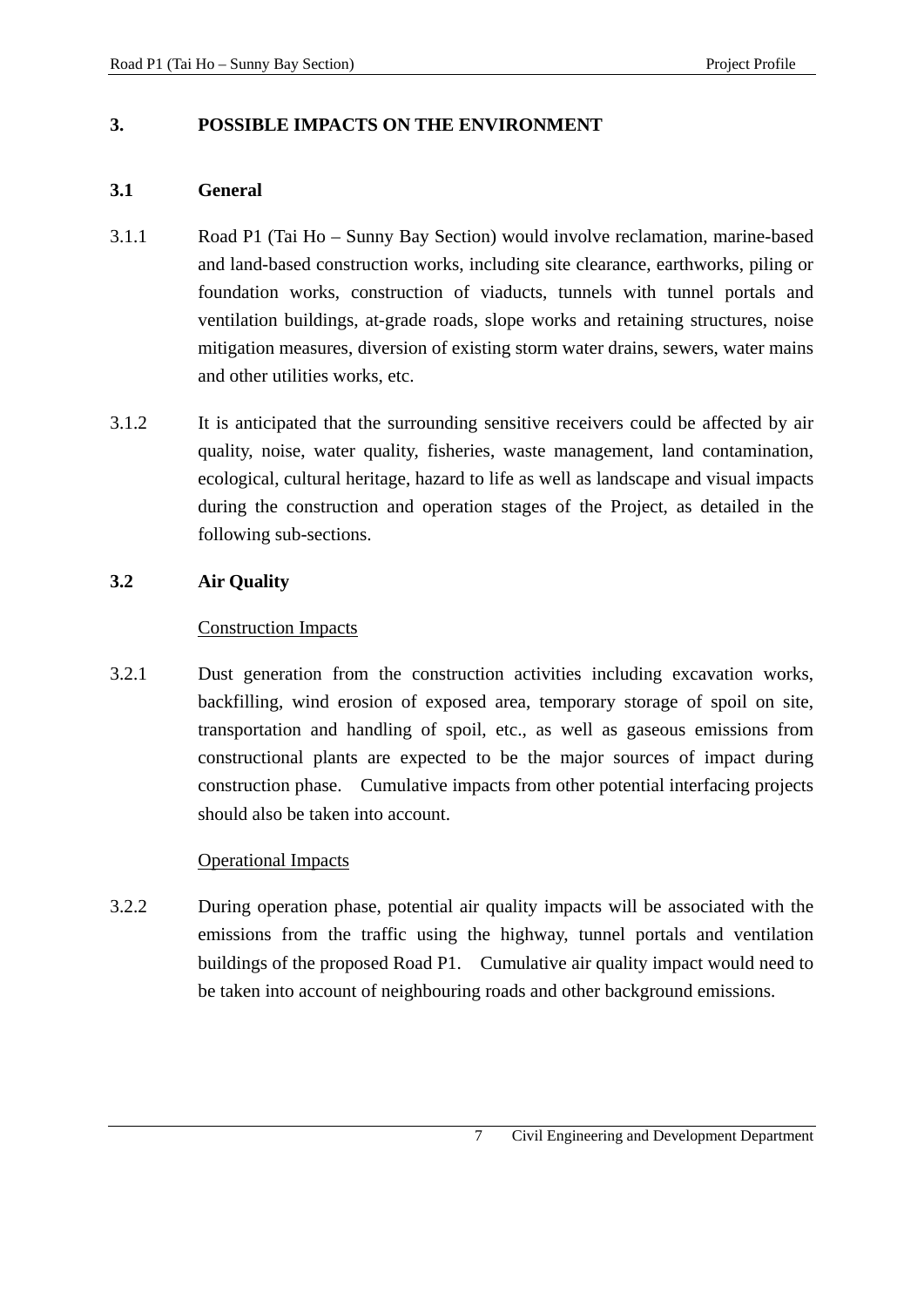#### **3.3 Noise**

#### Construction Impacts

3.3.1 During construction phase, potential noise impacts on noise sensitive receivers (NSRs) will be associated with the use of powered mechanical equipment including breakers, excavators, lorries, mobile cranes, concrete truck mixers, pokers, rollers, etc. For construction works, the key construction activities which would create noise impacts will be reclamation, tunneling, piling for foundation, excavation and concreting, etc. The noise impact arising from those construction activities will be minimized. Night time work will be avoided as far as possible. The impact for night time work, if required, will need to be considered.

## Operational Impacts

3.3.2 During operation phase, noise sources will be associated with the traffic using the highway and the tunnel ventilation. The cumulative noise impact of neighbouring rails, roads such as NLH, Cheung Tung Road, Route 11 and other fixed noise sources would need to be considered.

#### **3.4 Water Quality**

#### Construction Impacts

3.4.1 Release and suspension of sediments may occur during marine-based activities such as reclamation works and marine bridge works. Non-dredged reclamation methods for seawall and new land and adequate mitigation measures would be adopted to minimize the water quality impact caused to the nearby sensitive receivers such as Ma Wan fish culture zone, seagrass bed and mangrove site in Yan O Wan and Tai Ho Wan, the beaches in Tsuen Wan and Ma Wan and The Brothers Marine Park. For land-based works, the construction site runoff, as well as other potential wastewater generated by the construction activities mentioned in Section 3.1.1, which may cause blockage of drainage channels and increase the suspended solid levels, has to be studied and addressed. Sewage arising from on-site construction workforce, as well as accidental spillage, may also cause water pollution if direct discharge into adjacent water bodies is not controlled. All the above impacts and mitigation measures will be assessed and studied in the EIA study. Cumulative impacts arising from concurrent projects as mentioned in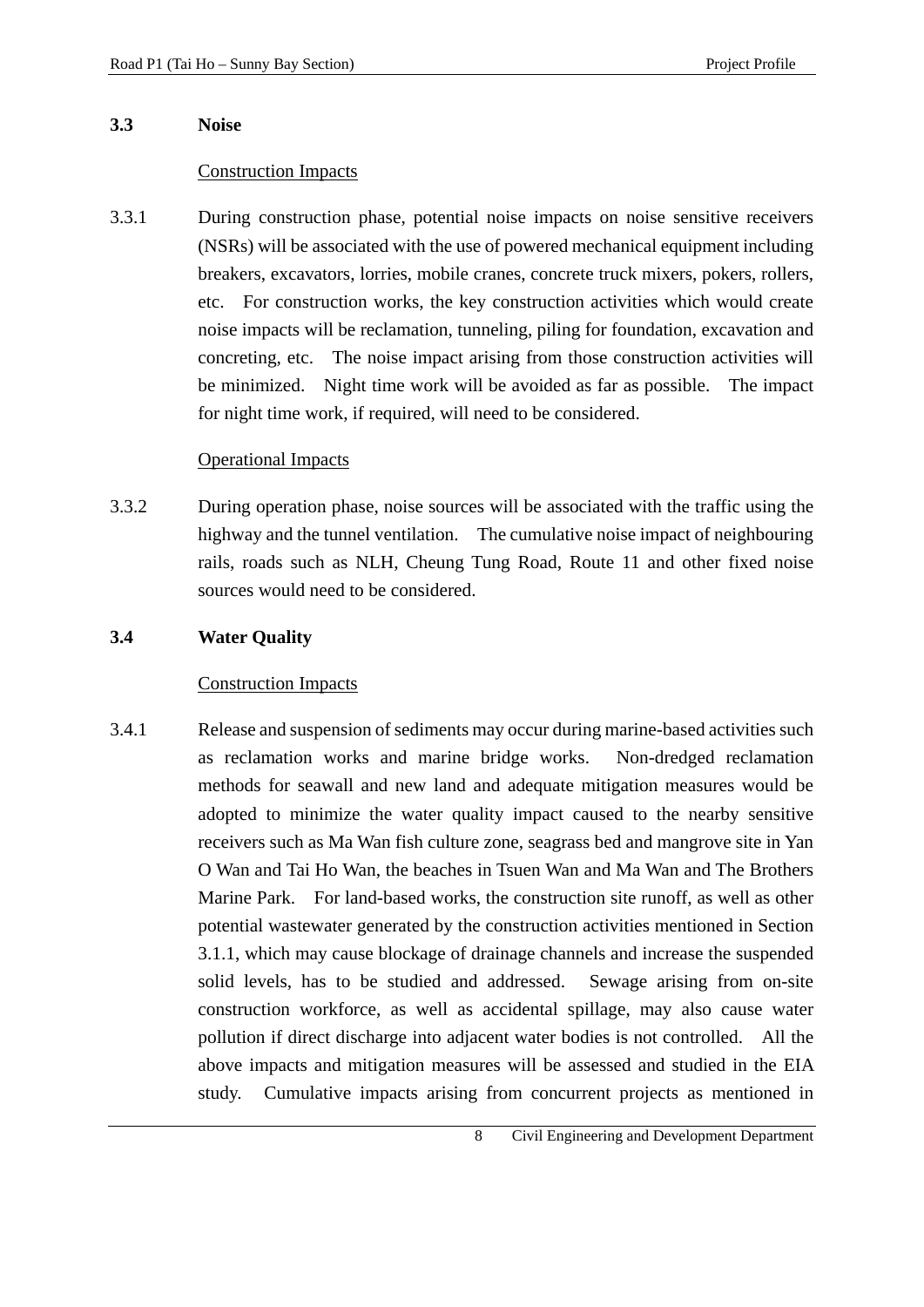Section 2.3.1 will also need to be addressed.

3.4.2 The proposed reclamation area for the proposed Road P1 is in close vicinity to The Brothers Marine Park, which encompasses historic hotspots of Chinese White Dolphins (CWD) habitat. Site-specific CWD surveys had been carried out under the Technical Study on Developments at Siu Ho Wan and the Associated Transport Infrastructures between Feb 2016 and Apr 2017 to study the current occurrence and behaviour of CWD in shallow waters of Siu Ho Wan (SHW) as well as the fine scale usage of CWD habitat. No CWD sightings were recorded at Siu Ho Wan during the monitoring period. Nevertheless, the passive acoustic monitoring had recorded some usage in the area of SHW by CWD at night time. This indicated that CWD may avoid the anthropogenic disturbance in the area during the day time, while utilising the area more frequently at night. Construction phase activities have the potential to generate water quality impacts that could affect CWD distribution and behavior in the habitat outside the reclamation area. These water quality impacts will be assessed in the EIA study.

#### Operational Impacts

- 3.4.3 Potential water pollution sources would include the surface runoff and accidental chemical spillage from the at-grade roads, viaducts, cycle tracks and walkways; sewage effluent generated from staffs working at administration building and operation of the ventilation facilities. Cumulative water quality impact due to other concurrent projects would need to be considered. Proper drainage system, designed with pollution management measures, e.g. oil interceptors, needs to be provided to avoid pollution to marine waters and water sensitive receivers (WSRs).
- 3.4.4 With the reclaimed land and marine bridge structures below water level, local flow pattern might be changed which in turn may affect the nearby WSRs including The Brothers Marine Park, Tai Ho Wan, Ma Wan Fish Culture Zone, as well as the beaches in Tsuen Wan and Ma Wan, the hydrodynamic and water quality impacts will be reviewed in the EIA study.

#### **3.5 Ecology**

3.5.1 The potential terrestrial and marine ecological impacts on existing ecological sensitive receivers (e.g. The Brothers Marine Park, Tai Ho Stream Site of Special Scientific Interest, Mangrove and seagrass habitat at Tai Ho Wan and Yan O Wan,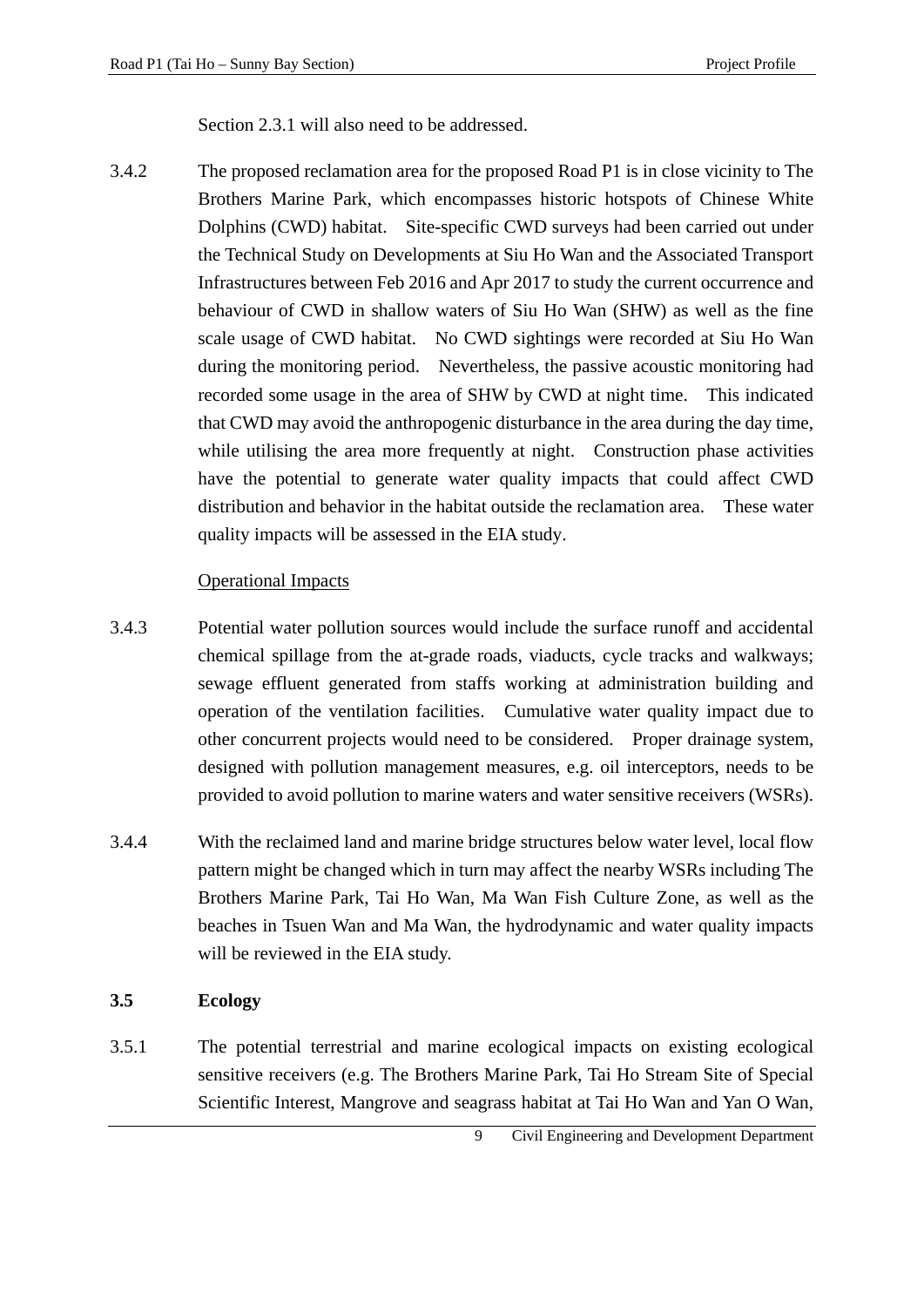and Lantau North (Extension) Country Park, etc.) arising of the Project will be associated with:

#### Construction Impacts

- (i) Direct habitat loss and habitat fragmentation at temporary works areas;
- (ii) Disturbance to wildlife and ecological sensitive receivers (e.g. The Brothers Marine Park, mudflat, mangroves, seagrass bed, coral communities, pipefish and horseshoe crabs);
- (iii) Increased sedimentation;
- (iv) Potential risk of chemical spillage to the surrounding water during offshore and coastal construction;
- (v) Temporary loss of CWD habitat due to the works areas though there is only low and probably occasional occurrence of CWD recorded in Siu Ho Wan in the past;
- (vi) Temporary habitat loss and habitat degradation due to impacts from the construction activities;
- (vii) Disturbance impact on CWD and The Brothers Marine Park due to working vessels (collisions and noise) and construction works (underwater noises); and
- (viii) Loss of artificial seawall habitat for colonization of marine fauna due to the reclamation work.

## Operational Impacts

- (i) Permanent loss of intertidal and marine habitat arising from the reclamation footprint;
- (ii) Permanent loss of CWD habitat arising from the reclamation footprint, though there is only low and probably occasional occurrence of CWD recorded in Siu Ho Wan in the past;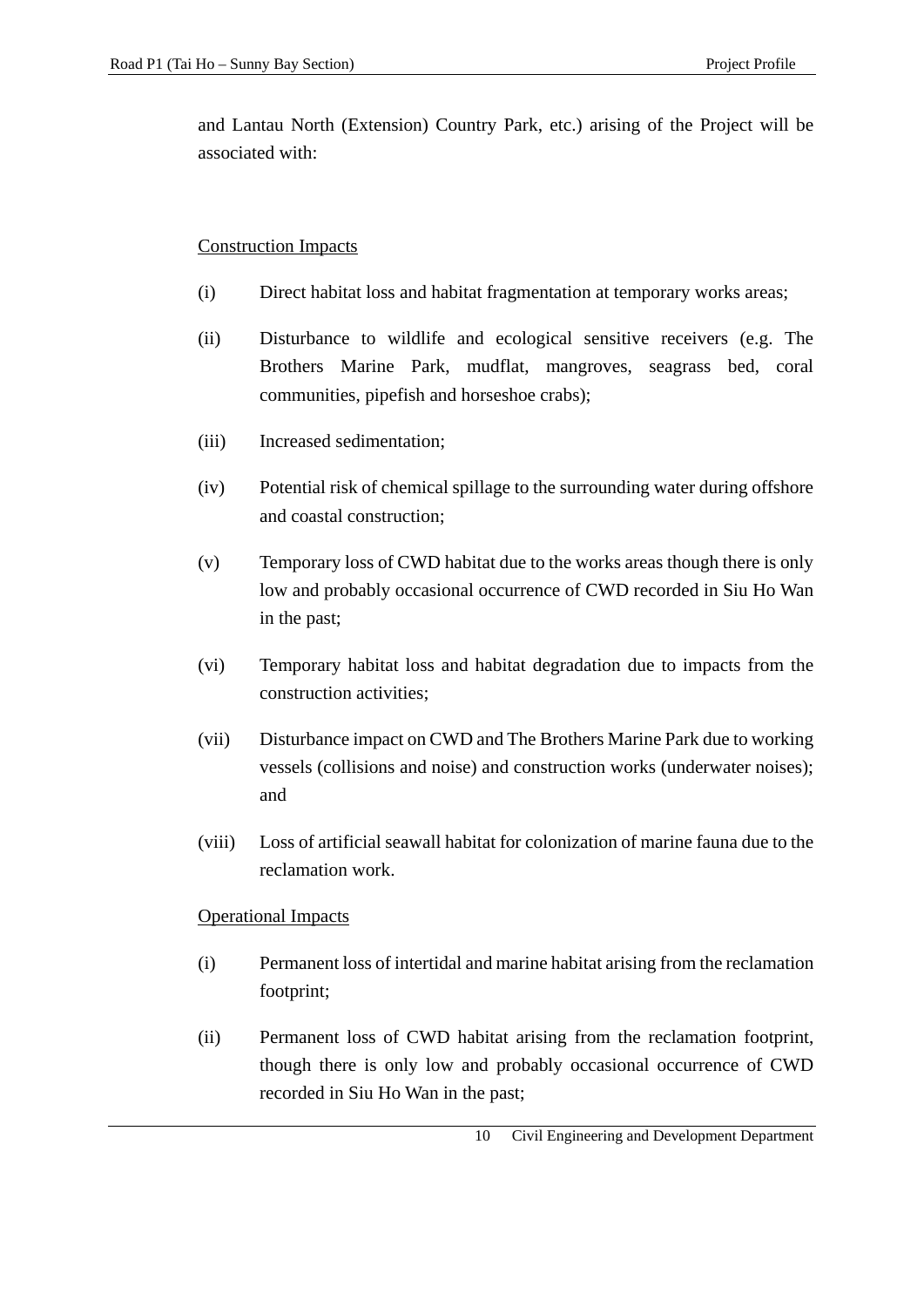- (iii) Ecological barrier;
- (iv) Potential impacts arising from change of water flow due to reclamation and marine-based piers;
- (v) Change of hydrodynamic regime, erosion and sedimentation patterns; and
- (vi) Disturbance to wildlife due to increased human activities.

#### **3.6 Fisheries**

#### Construction Impacts

3.6.1 Marine-based works (including reclamation) may lead to potential temporary and permanent loss and/or disturbance of fishing ground, spawning and nursery ground. Marine-based works may also lead to disturbance of nearby fish culture zone(s), cause impacts to water quality and hence fisheries due to potential increase in suspended solids concentration and deterioration of water quality. In the vicinity of the Project site, the increase in marine traffic of working vessels during construction may affect the fishing operation in nearby waters. There may also be potential risk of accidental chemical spillage to the surrounding water during offshore and coastal construction, which may affect fisheries resources nearby the Project site. Potential impact due to the Project and the related changes in water quality or hydrodynamics regime on fisheries nearby the proposed Project site will be assessed in the EIA study.

## Operational Impacts

- 3.6.2 During operational phase, the proposed reclamation would lead to a direct loss of fishing grounds within the proposed reclamation area. Also, disturbance to fisheries resources arising from increased human activities and possible water pollution.
- 3.6.3 The proposed reclamation may change the local hydrodynamic regime and water quality. The fisheries resources as well as spawning or nursery grounds and aquaculture sites nearby the Project site may also be affected and the associated impact will be assessed in the EIA study.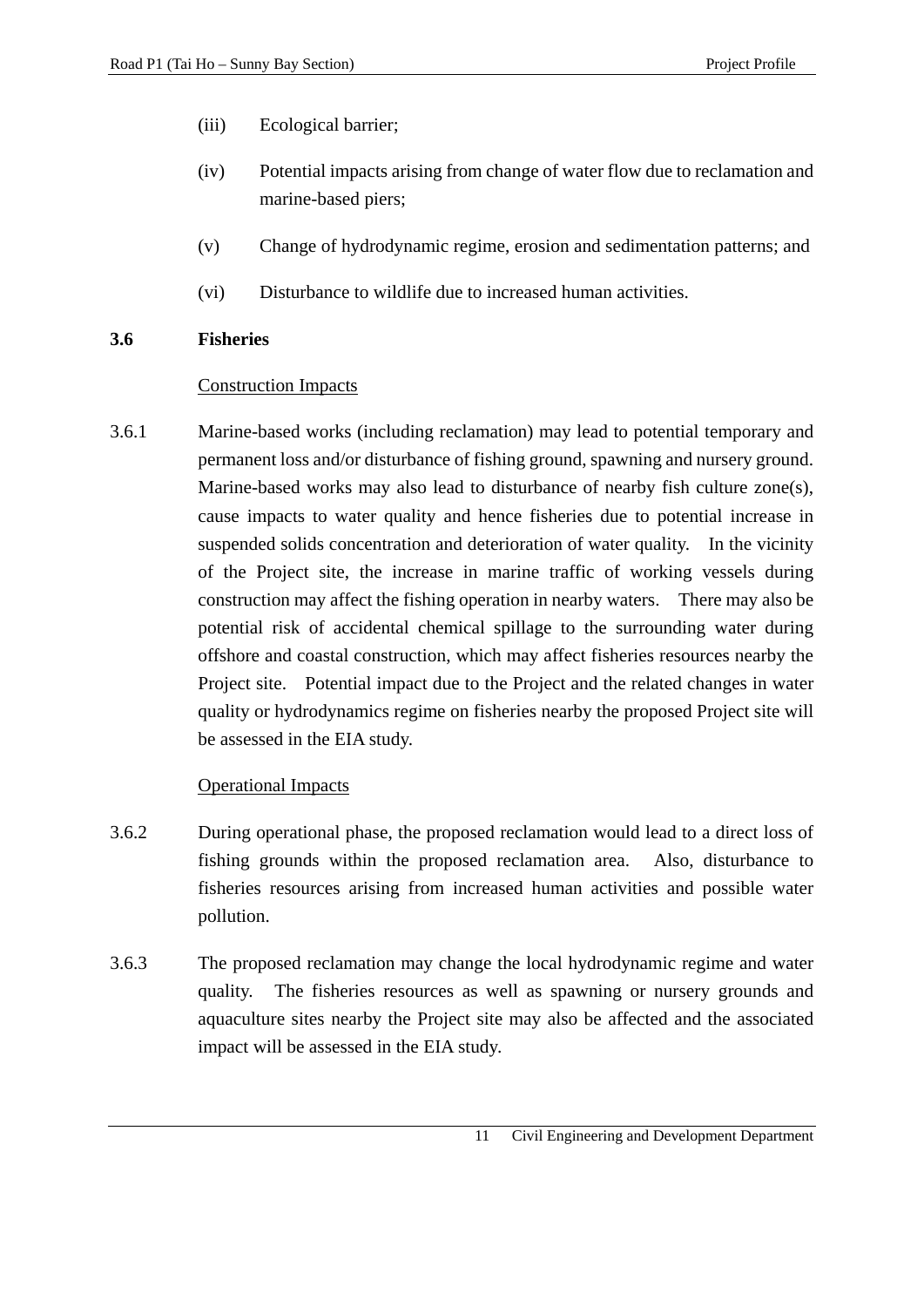### **3.7 Waste Management**

## Construction Impacts

- 3.7.1 With the adoption of non-dredged reclamation method for seawall and new land formation, very limited quantity of sediments, if unavoidable, may be dredged and disposed of.
- 3.7.2 Construction and demolition (C&D) materials will be generated from the construction activities at the proposed sites.
- 3.7.3 Chemical waste generated during construction without careful and proper handling may pose environmental, health and safety hazards.
- 3.7.4 The construction workforce will generate general refuse comprising food scraps, waste paper, empty containers, etc. The general refuse may give arise to adverse environmental impacts e.g. odour generation, windblown litter, vermin, if the waste storage areas are not properly maintained and regularly cleared.

#### Operational Impacts

3.7.5 It is not anticipated that the Project would generate any adverse environmental impact associated with waste.

## **3.8 Cultural Heritage**

## Construction Impacts

- 3.8.1 The sites of archaeological interest, area of archaeological potential and potential offshore marine archaeological remains, which have not been investigated and/or adequately studied previously, may be affected. Construction works may result in damage to or loss of buried archaeological sites by:
	- (i) Disturbance through excavation at or near a Site of Archaeological Interest (SAI), topsoil stripping and the passage of heavy machinery on exposed and buried deposits;
	- (ii) Burial of areas resulting in limitation on accessibility for future archaeological investigations (including surface survey and remote sensing technique) and obscuring visible surface evidence;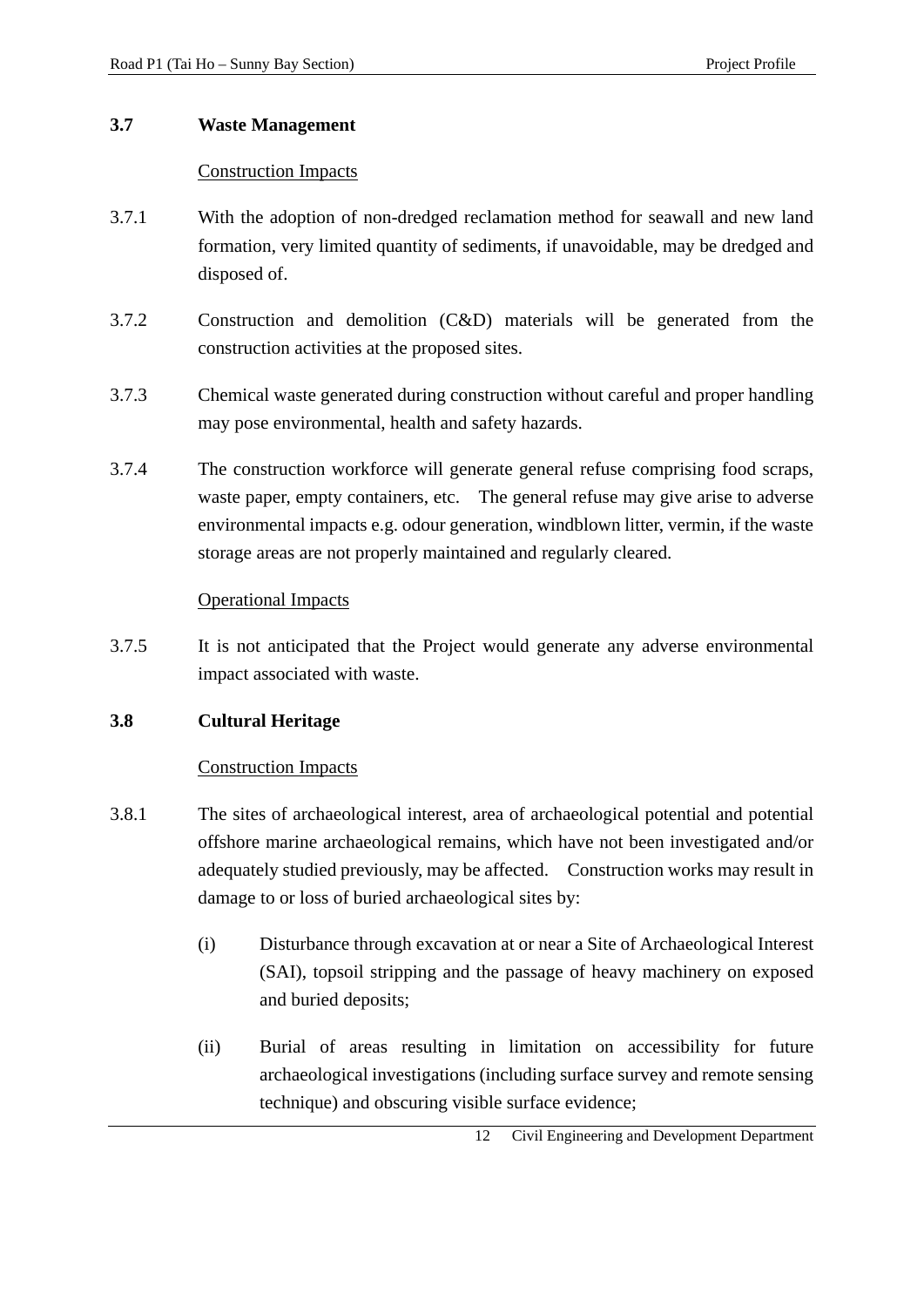- (iii) Ground compaction due to construction activities may cause damage or distortion to buried archaeological remains;
- (iv) Impacts caused by reclamation on any remains of cultural significance buried in the seabed; and
- (v) Indirect impacts such as visual and vibration intrusion on the setting and amenity of archaeological resources.
- 3.8.2 The Project site will not affect any declared monuments, proposed monuments, graded historic sites/buildings and Government historic sites identified by the Antiquities and Monuments Office (AMO).
- 3.8.3 The Yam O SAI is close to the indicative alignment of the proposed Road P1. The Luk Keng Tsuen SAI is about 300m from the indicative alignment of the proposed Road P1. The impacts on the Yam O SAI and Luk Keng Tsuen SAI would be assessed and addressed in the EIA study. The design of the road alignment will consider the impacts on the Yam O SAI. Relevant mitigation measures will also be considered.
- 3.8.4 The Tai Ho SAI and the Pak Mong SAI are located on the opposite side of North Lantau Highway and about 400m from the indicative alignment of the proposed Road P1. Impact on these SAIs caused by the Project is not anticipated. However, the design of the road alignment will consider impacts on these SAIs and propose relevant mitigation measures if necessary.

#### Operational Impacts

3.8.5 Cultural heritage impact during operational stage is not expected.

#### **3.9 Landscape and Visual**

3.9.1 The existing visual and landscape characters at the Project Site includes the open sea, Siu Ho Wan MTR Depot, facilities such as Siu Ho Wan Sewage Treatment Works and Siu Ho Wan Water Treatment Works along the northern shoreline from Siu Ho Wan to To Kau Wan, log pond in Yan O Wan, villages at Luk Keng, hilly terrain at Luk Keng, Yan O Wan and Lantau North (Extension) Country Park. The proposed at-grade/elevated road along the Northshore Lantau as well as the associated tunnel portals, ventilation facilities and noise mitigation measures (if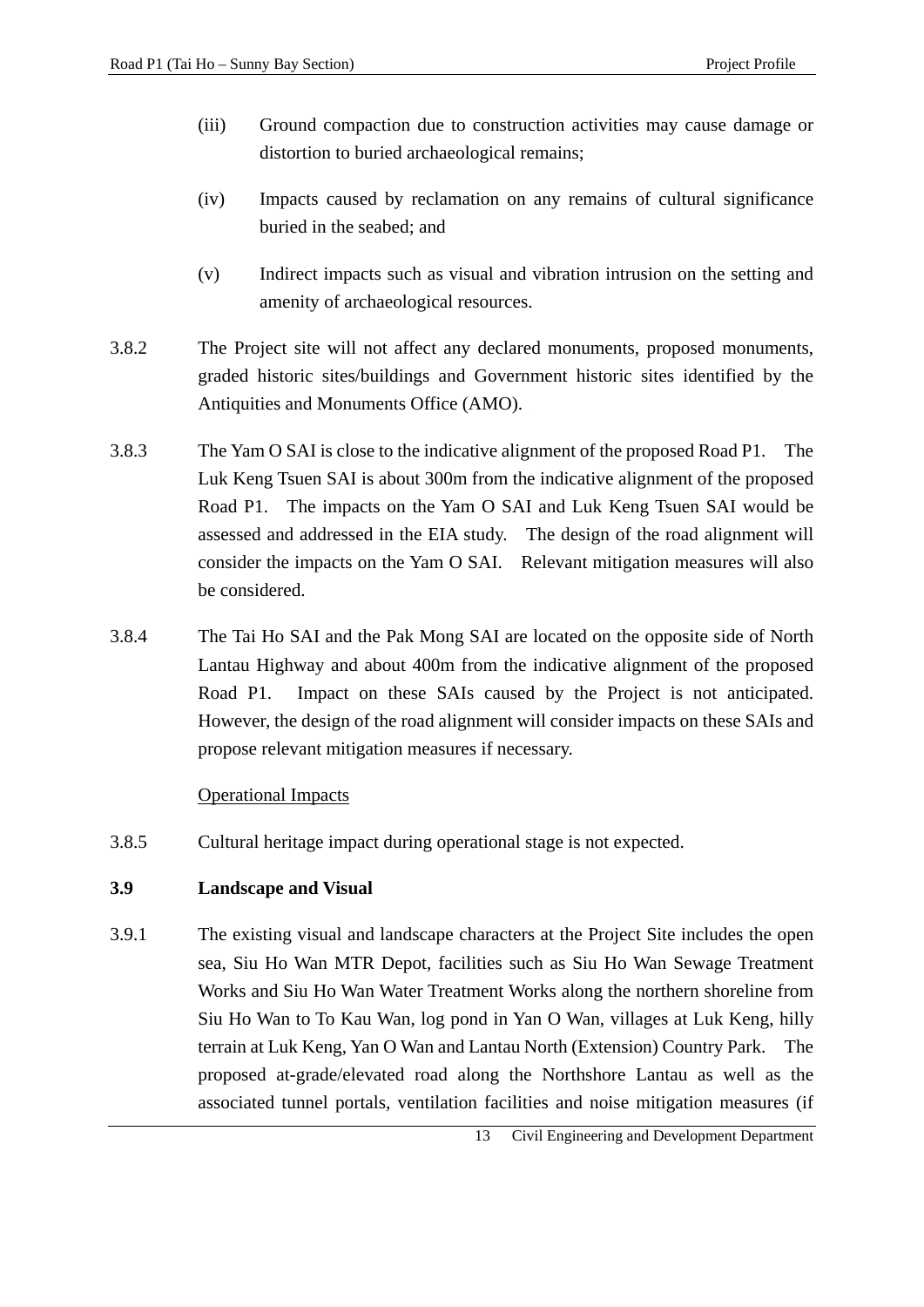any), will affect the island landscape and inshore water landscape in terms of landscape and visual impact during construction and operation phases.

3.9.2 Existing landscape resources include open sea water, coastal bay, grassland, artificial seawall, natural rocky shore/ sandy shore, road and urban infrastructures. Visually sensitive receivers includes the residents of existing village and travelers at Luk Keng; travellers along NLH, MTR Tung Chung Line and Airport Express; and recreational users of coastal footpath and Lantau North (Extension) Country Park. The proposed reclamation and roadwork at seafront near Siu Ho Wan might have landscape and visual impacts on the proposed Comprehensive Residential and Commercial Development atop Siu Ho Wan Depot. The proposed roadworks which is close to or fall within the potential Sunny Bay development area might also cause landscape and visual impacts on the future development under the potential Sunny Bay development. The expected sources of landscape and visual impacts arising from the Project would include, but not limited to, the following:

## Construction Impacts

- (i) Loss of landscape elements and visual amenity such as woodland, marshland/wetland, trees, small ponds and natural topography, coastal water and natural coastline, and visual appearance of any temporary use and construction activities; and
- (ii) Land reclamation works and associated activities at sea.

## Operational Impacts

- (i) Visual quality, intrusion and obstruction created by the structures of Road P1 (Tai Ho – Sunny Bay Section), including at-grade roads and viaducts as well as the associated tunnel portals, administration building and ventilation facilities, in particular for receivers in the proposed Comprehensive Residential and Commercial Development atop Siu Ho Wan and the potential Sunny Bay development; and
- (ii) Permanent loss of landscape and visual amenity of the sea and natural environment due to Road P1 (Tai Ho – Sunny Bay Section).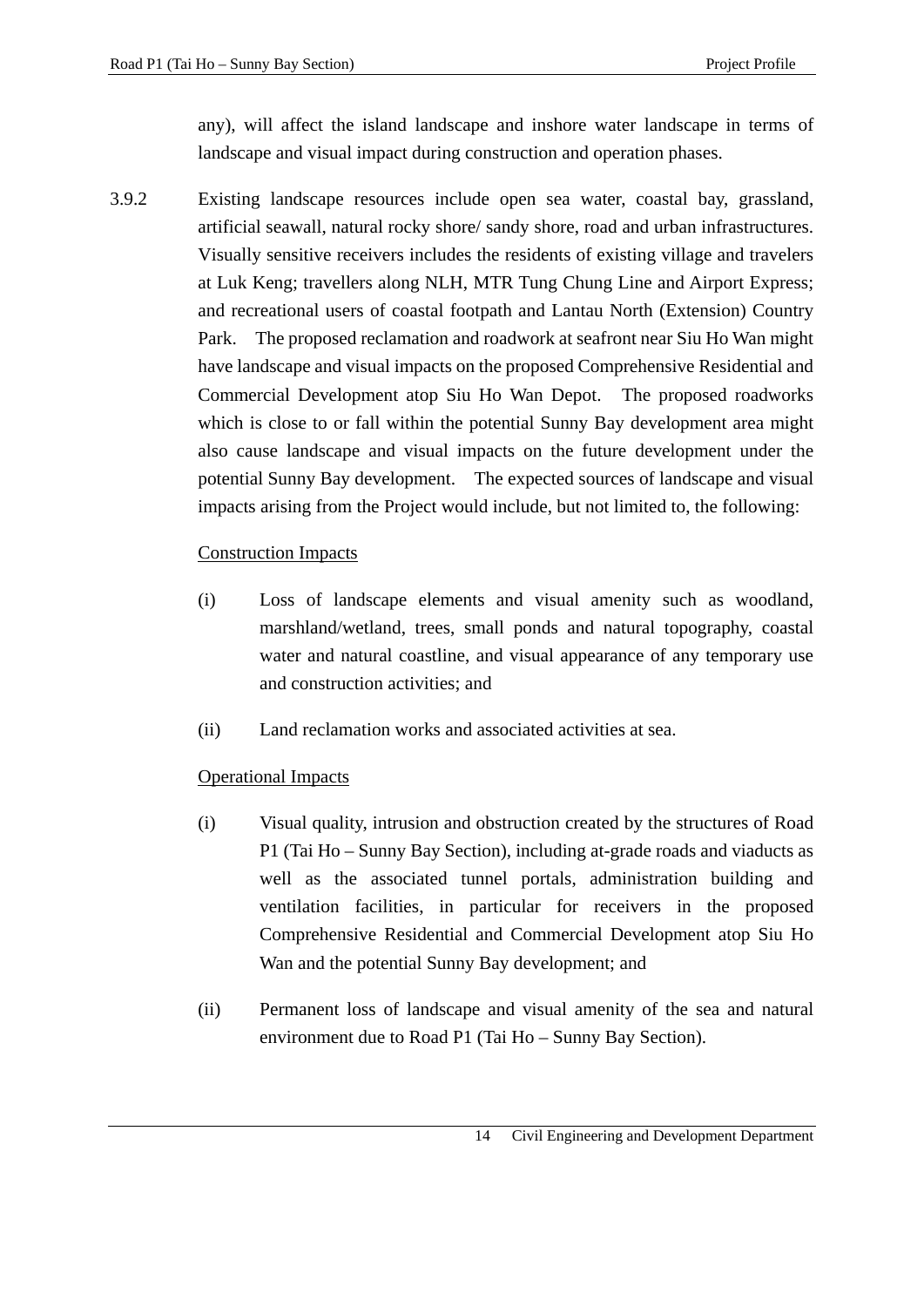#### **3.10 Land Contamination**

3.10.1 For the reclamation and sea viaduct, it is unlikely to have land contamination impact. Siu Ho Wan MTR Depot, the North Lantau Refuse Transfer Station, the Ta Pang Po Offtake and Pigging Station, the shipyards near Tsing Chai Wan and To Kau Wan, etc. are close to the indicative alignment of the proposed Road P1 and may give rise to land contamination issue to be dealt with under this Project. The possibility of land contamination at the Project site, in particular the abovementioned areas, would be further examined.

#### **3.11 Potential Hazard to Life**

- 3.11.1 Potential hazard to life issue may arise from the use of explosives for possible blasting for the tunnel between Ta Pang Po and Yan O Wan. A risk assessment will be conducted to assess the risk due to transportation and storage of explosives, and the blasting operation.
- 3.11.2 Part of the proposed works falls into the Potentially Hazardous Installations (PHI) consultation zone of Siu Ho Wan Water Treatment Works (SHWWTW). The chlorine storage at the SHWWTW may cause hazard to life issues to the workers during construction and future road, cycle track and walkway users during operation. There is also an existing Chlorine Transhipment Dock at Sham Shui Kok and it may be converted to a Cat.1 dangerous goods pier in future. Moreover, the existing Organic Resources Recovery Centre Phase 1 at Siu Ho Wan would produce and store biogas during its operation. Risk assessment shall be conducted in EIA to evaluate the impacts associated with the above existing facilities during construction phase and operational phase.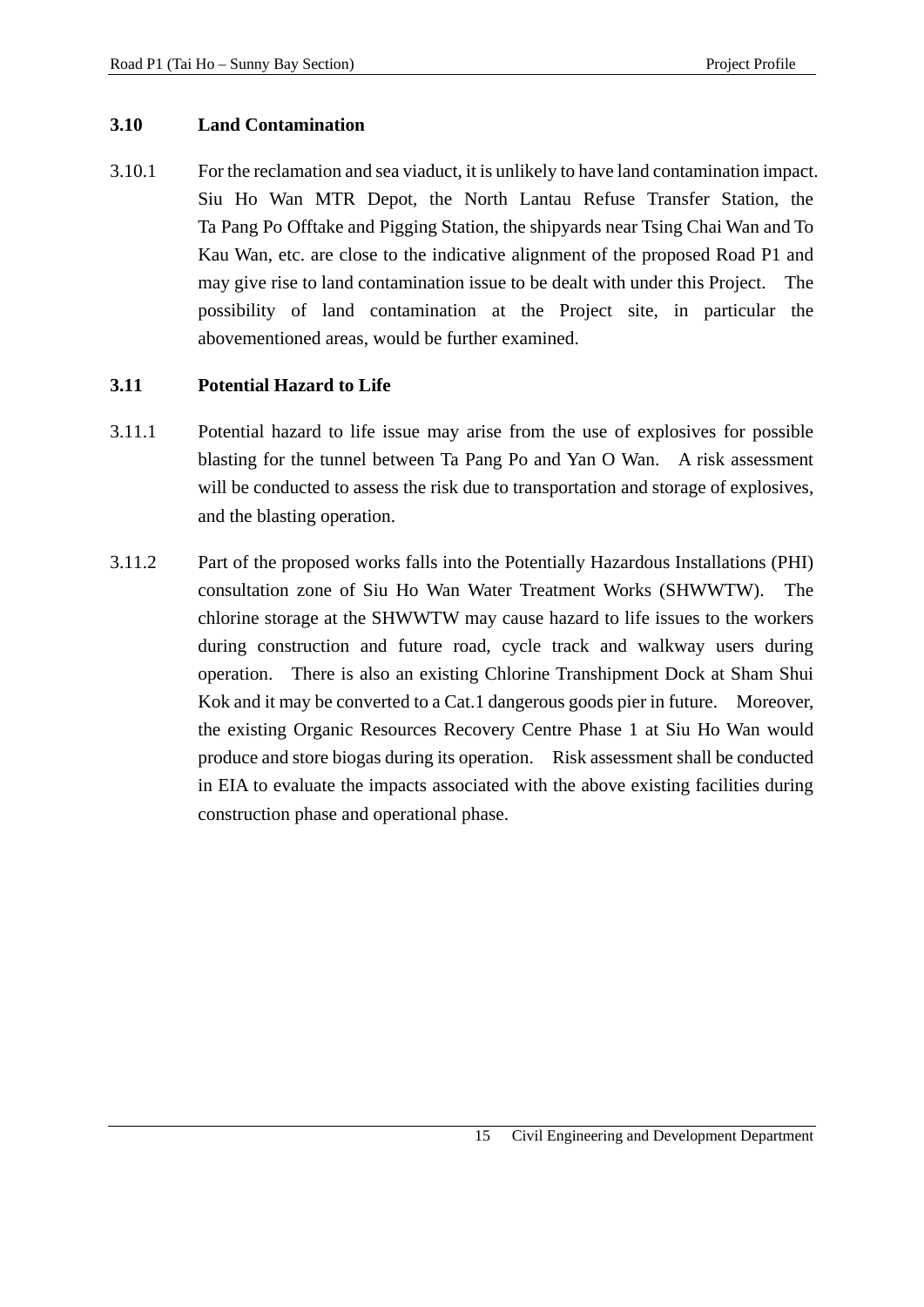#### **4. MAJOR ELEMENTS OF SURROUNDING ENVIRONMENT**

#### **4.1 Existing Environment and Planned Developments**

- 4.1.1 The major existing and planned sensitive receivers and sensitive parts of the natural environment that may be affected by the proposed project include, but not limited to, the following:
	- (i) Existing village at Luk Keng;
	- (ii) Ma Wan Fish Culture Zone;
	- (iii) Sites of archaeological interest in Tai Ho, Pak Mong, Luk Keng Tsuen and Yam O;
	- (iv) Gazetted and non-gazetted beaches in Tsuen Wan and Ma Wan;
	- (v) CWD habitat though there is only low and probably occasional occurrence of CWD recorded in Siu Ho Wan in the past;
	- (vi) Intertidal mudflat area at Yan O Wan supporting mangroves, seagrass, pipefish and horseshoe crab;
	- (vii) Coral community along coastline in the vicinity of the proposed reclamation site and the alignment of the proposed Road P1;
	- (viii) Fisheries spawning ground, nursery ground and fishing grounds at North Lantau waters;
	- (ix) Tai Ho Stream Site of Special Scientific Interest;
	- (x) Mangrove and seagrass habitat at Tai Ho Wan;
	- (xi) Lantau North (Extension) Country Park;
	- (xii) The Brothers Marine Park;
	- (xiii) The proposed 3RS Marine Park;
	- (xiv) The proposed Comprehensive Residential and Commercial Development atop Siu Ho Wan Depot;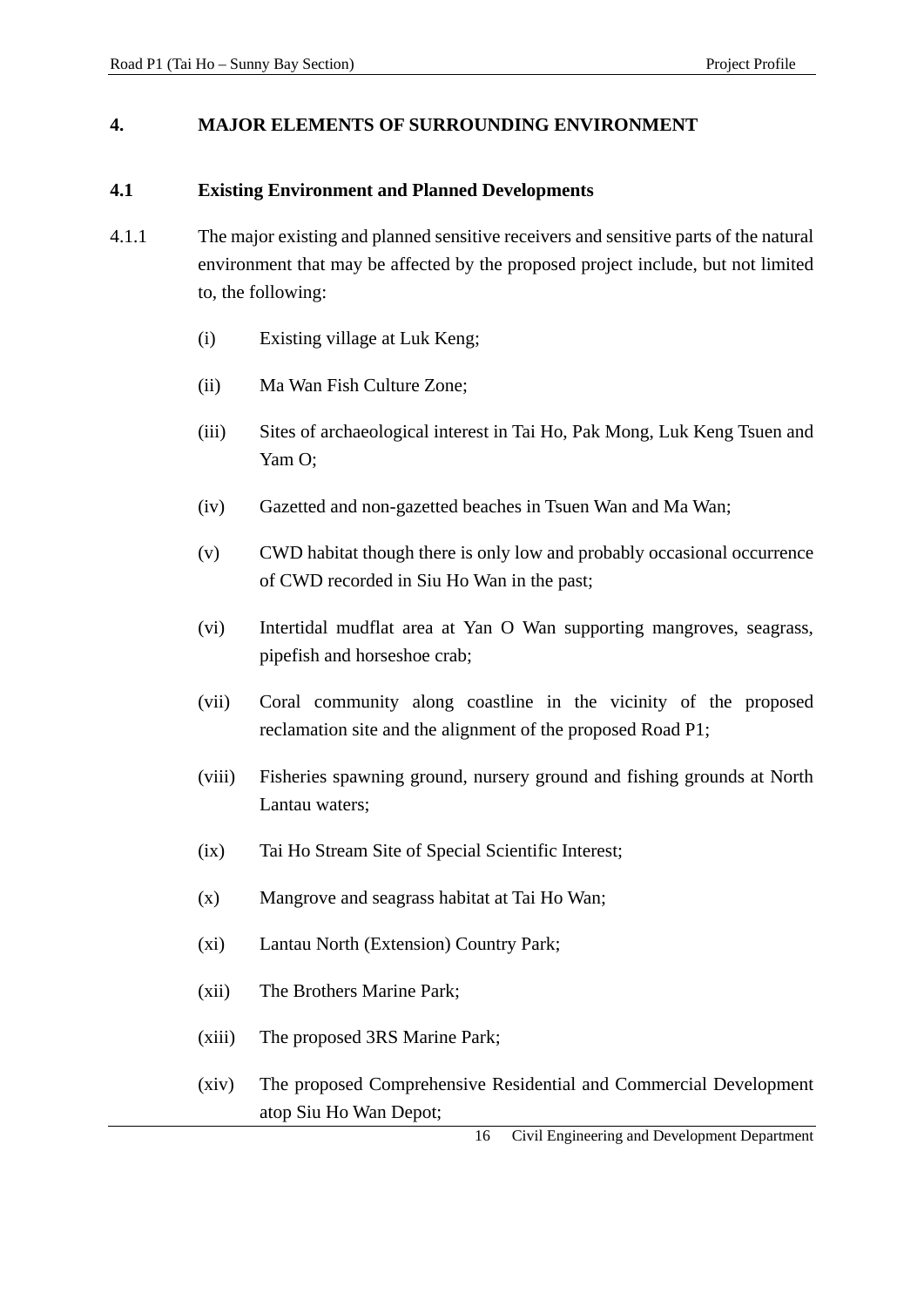- (xv) Various government facilities including Siu Ho Wan Water Treatment Works, Siu Ho Wan Sewage Treatment Works, Organic Resources Recovery Centre Phase 1 and Toll Plaza of Lantau Link at Northshore Lantau; and
- (xvi) The potential Sunny Bay Development.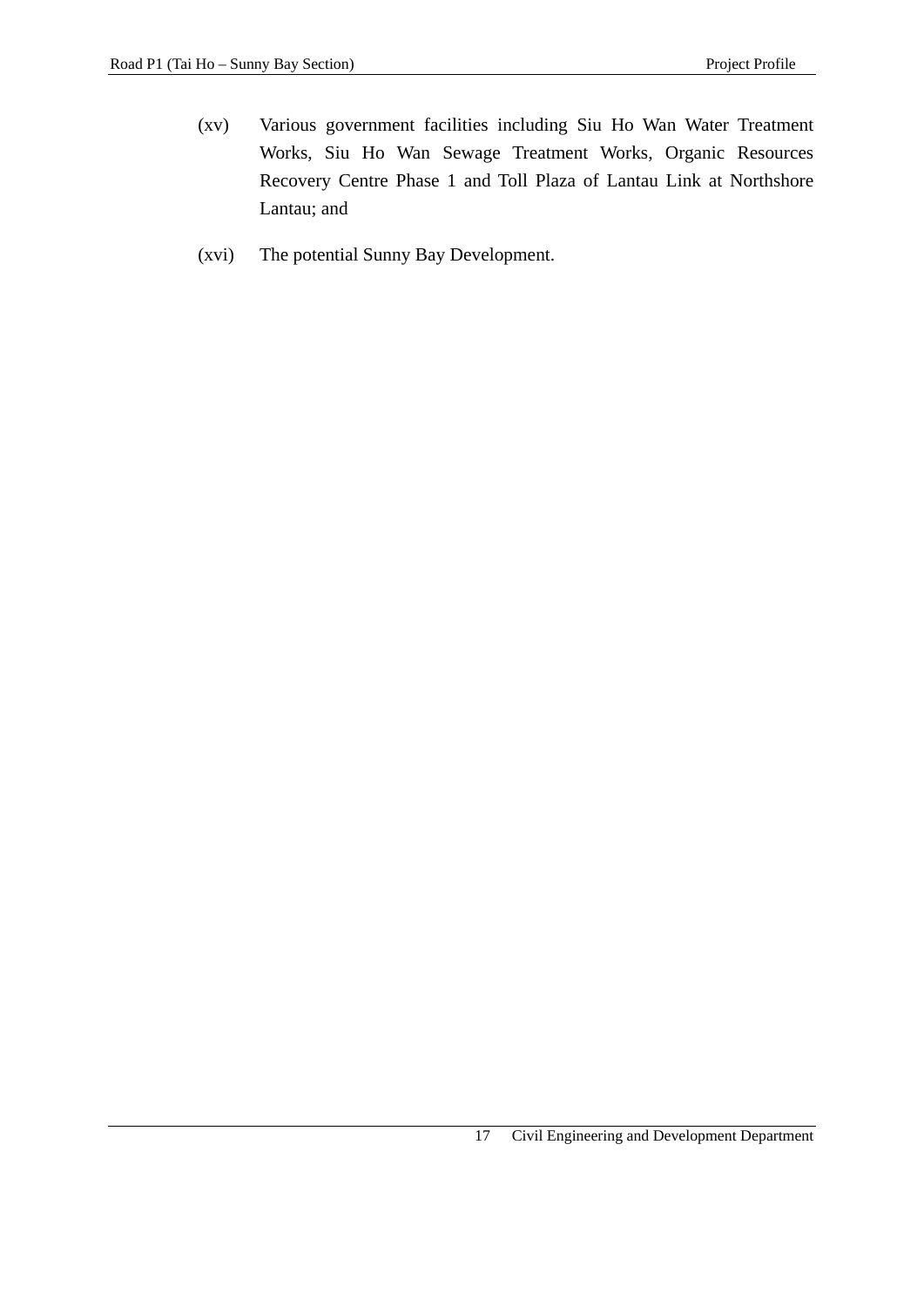## **5. ENVIRONMENTAL PROTECTION MEASURES TO BE INCORPORATED IN THE DESIGN AND ANY FURTHER ENVIRONMENTAL IMPLICATIONS**

## **5.1 General**

5.1.1 The EIA study will investigate those environmental impacts (both cumulative impacts and those arising from the Project) and propose the appropriate mitigation measures with the intention that the Project would be environmentally acceptable and cost effective. The residual impacts, if any, would be confined within the allowable limits. Environmental monitoring and auditing of potential impacts that may arise from implementation of the works proposed by the Project will be provided for the construction and operational phases. Subject to the findings of the EIA study, the following mitigation measures would be incorporated in the design and construction of the Project.

## **5.2 Air Quality**

- 5.2.1 In order to prevent adverse impacts on air quality, the control measures stipulated in the Air Pollution Control (Construction Dust) Regulations should be implemented wherever applicable, to limit the dust emissions from the site. Subject to investigation, the following mitigation measures will be considered during construction period to minimize impacts on air quality on nearby air sensitive receivers (ASRs).
	- (i) Any vehicles/marine vessels with an open load compartment used for transferring dusty materials off-site will be properly fitted with side and tail boards and cover;
	- (ii) No stockpiles of dusty material beyond site boundaries.
	- (iii) Stockpiles of sand and aggregate will be enclosed on three sides and water sprays will be used to dampen stored materials and when receiving raw material;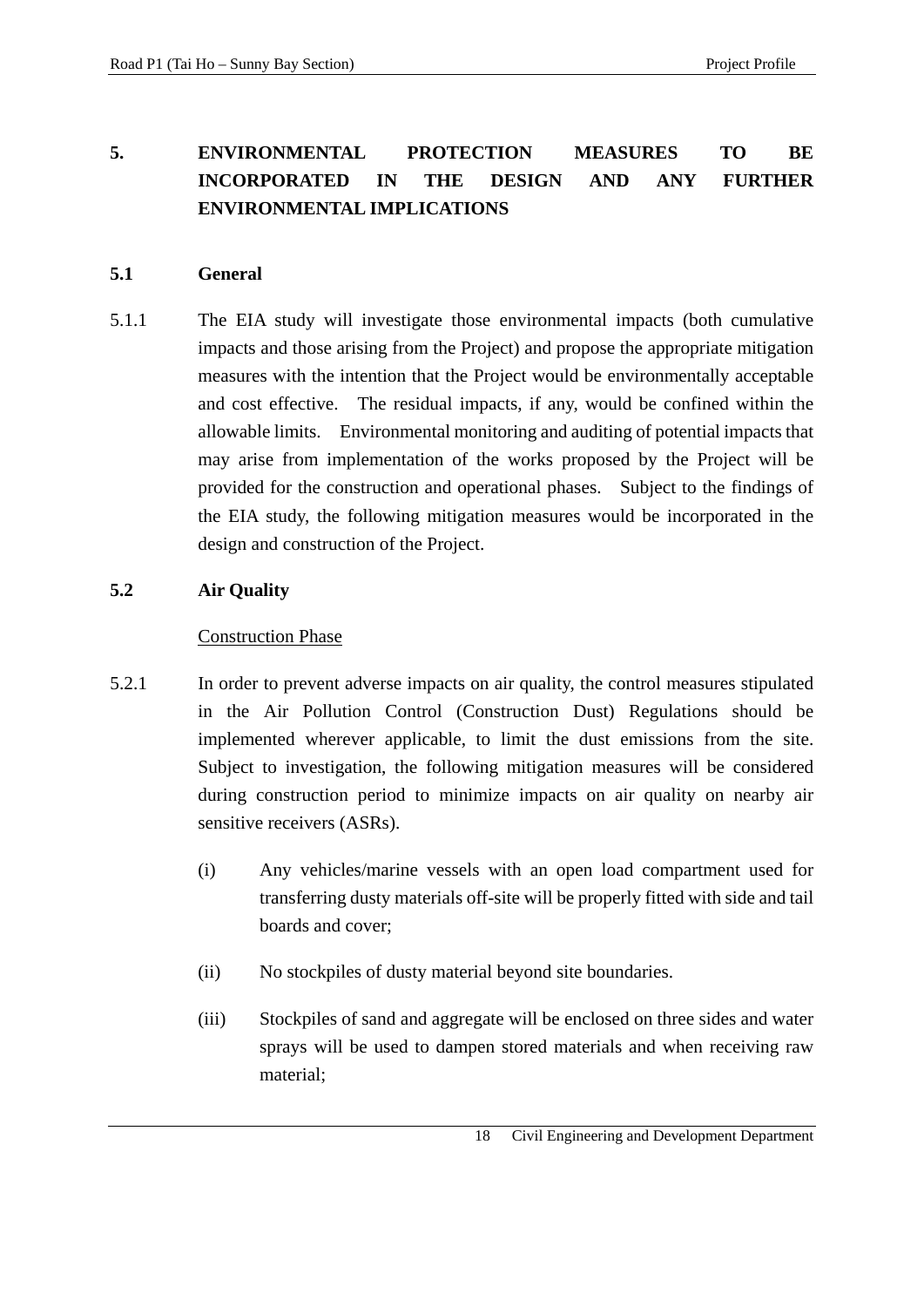- (iv) Use of appropriate dust suppression measures. For example, the site will be frequently cleaned and watered to minimise fugitive dust emissions:
- (v) In the process of material handling, any material which has the potential to create dust will be treated with water or sprayed with a wetting agent where practicable;
- (vi) Implementation of wheel washing facilities at access roads into and out of construction sites;
- (vii) Speed control of vehicles on-site;
- (viii) Provide hoarding along site boundaries;
- (ix) Locate dusty construction activities as far from ASRs as practical to minimize air quality impacts on the surrounding environment; and
- (x) Arrangement of construction programme and work fronts to avoid adverse dust impacts at ASRs as far as practicable.

#### Operational Phase

- 5.2.2 Subject to investigation, the following measures will be considered to minimize air quality impacts on the nearby ASRs:
	- (i) Provision of buffer distance between the sources and the receivers; and
	- (ii) Locating ventilation buildings and tunnel portals away from the ASRs.

#### **5.3 Noise**

- 5.3.1 Subject to investigation, the following measures will be considered during construction period to minimize construction noise impacts on nearby NSRs.
	- (i) Use of quieter powered mechanical equipment and plant, and/or fitted with muffler/silencers/sound reduction devices;
	- (ii) Provision of temporary noise barrier and enclosure where practicable;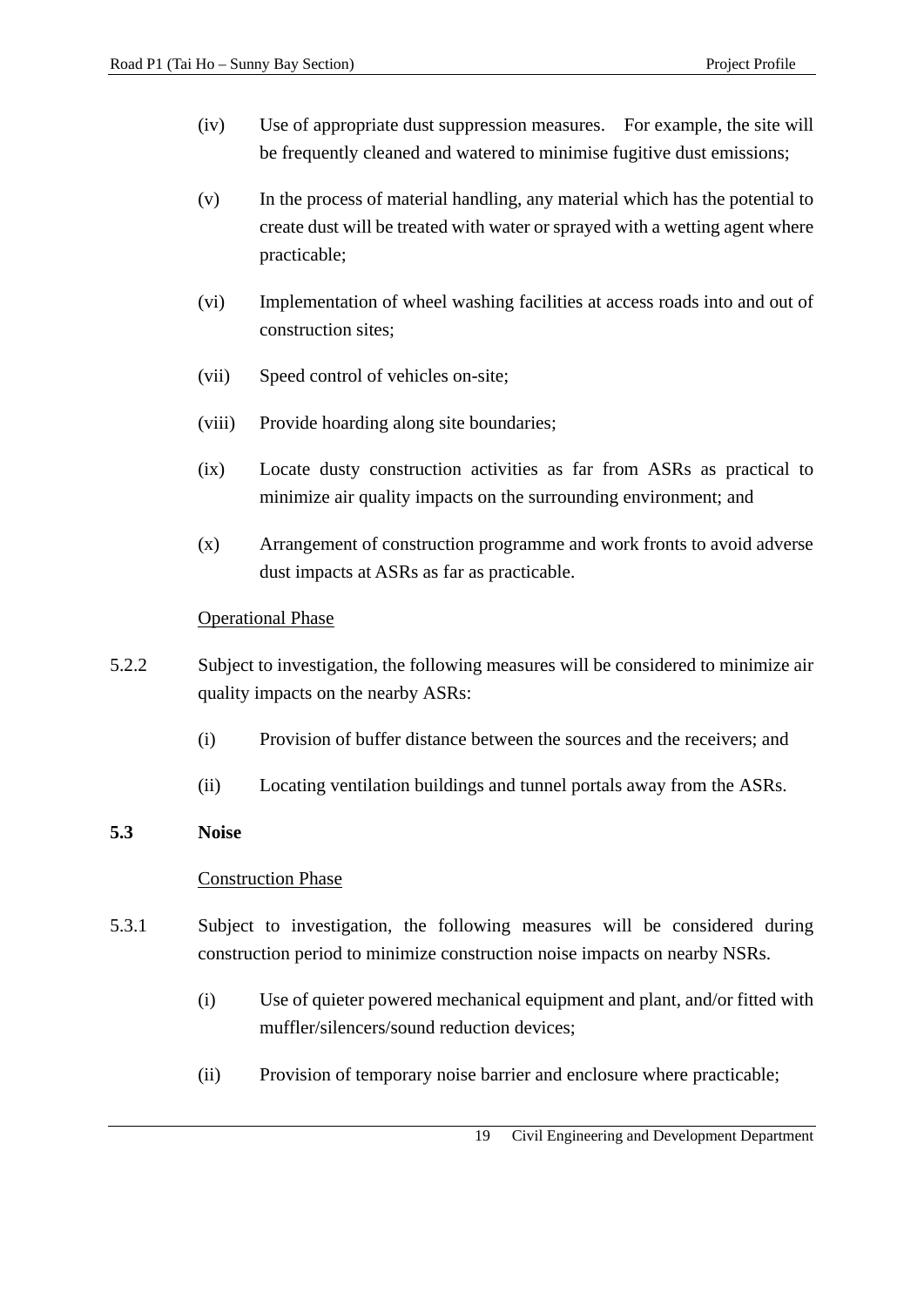- (iii) Noise screening structures or purpose-built noise barriers will be provided along the site boundary to provide additional protection to NSRs nearby, if necessary;
- (iv) Good site practices will be implemented as effective noise mitigation measures. These will include, but not limited to, locating noisy equipment and activities as far from NSRs as practical, scheduling noisy activities to minimise exposure of nearby NSRs to high levels of construction noise, limiting the use and number of equipment operating close to the NSRs, proper maintenance of construction plant and devising methods of working to minimise noise impacts on the surrounding environment; and
- (v) Travelling route of the construction vehicles on public roads should be planned as far as practicable in a way to minimize the noise impacts to NSRs.

## Operational Phase

- 5.3.2 In order to minimize the impacts arising from the Project on the nearby existing / planned NSRs, the following mitigation measures are to be considered :
	- (i) the use of noise mitigation measures along roads as appropriate.
	- (ii) for fixed noise sources, careful sitting of noisy machinery within the site; by enclosing the noisy machinery within building structures; by use of acoustic louver, silencer for ventilating fan, acoustic door and absorptive wall lining; and any opening of the building to be located facing away from any NSRs.

## **5.4 Water Quality**

- 5.4.1 In order to prevent adverse impacts on water quality, the following general mitigation measures are to be considered.
	- (i) Non-dredged reclamation method for seawall and new land is recommended. Installation of silt curtain to control the dispersion of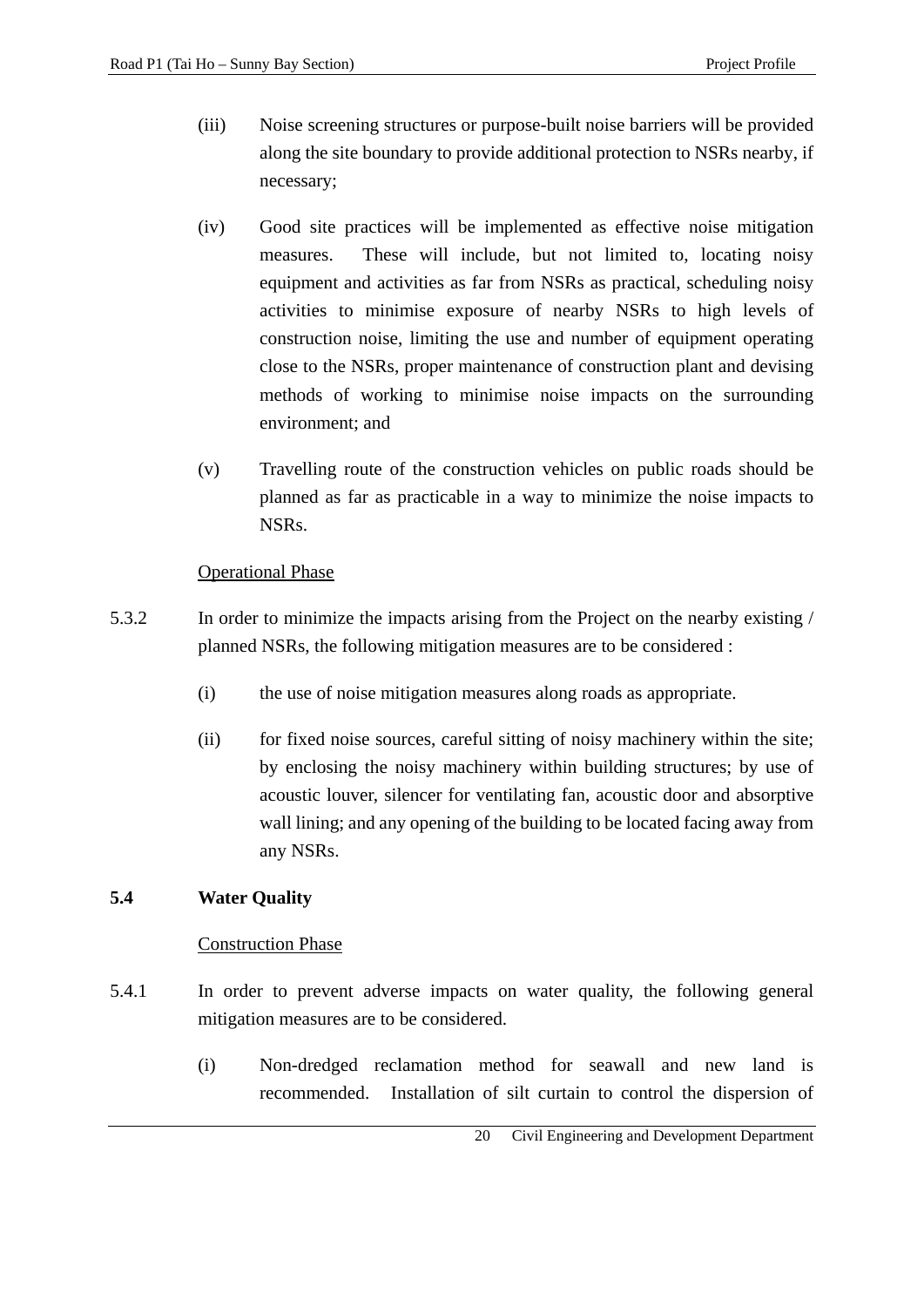suspended solids;

- (ii) Proper construction techniques will be employed to prevent sediment release during construction. Stringent site sediment control and mitigation measures will be implemented to prevent elevation of suspended solid;
- (iii) Good site practices in accordance with Professional Persons Environmental Consultative Committee Practice Note No. 1/94 "Construction Site Drainage" and "Recommended Pollution Control Clauses for Construction Contracts" issued by Environmental Protection Department (EPD);
- (iv) Implementation of recommended pollution control clauses for construction contracts, and guidelines under Environment, Transport and Works Bureau Technical Circular (Works) (ETWB TC(W)) No. 5/2005 "Protection of Natural Stream / Rivers from Adverse Impact arising from Construction Works";
- (v) Collection of construction surface runoff for treatment by properly maintained silt trap and oil interceptor to remove oil, lubricants, grease, silt, grit and debris, etc. to ensure compliance with the Water Pollution Control Ordinance (Cap. 358);
- (vi) Minimisation of the impacts of concrete washings, use of infiltration/sedimentation pits to settle out the washings before treatment/re-use/discharge, and adoption of treatment units with pH adjustment if necessary; and
- (vii) For bore piling operations, the resulting suspension will be settled in sedimentation/infiltration pit until supernatant is clear and the bentonite solids will be disposed appropriately.

#### Operational Phase

- 5.4.2 The following mitigation measures are to be considered:
	- (i) Provision of sand/silt and oil/grease traps and blue-green drainage infrastructure such as bioswales, rain gardens, retention ponds, wetland and Sustainable Drainage System like green roof, porous pavements and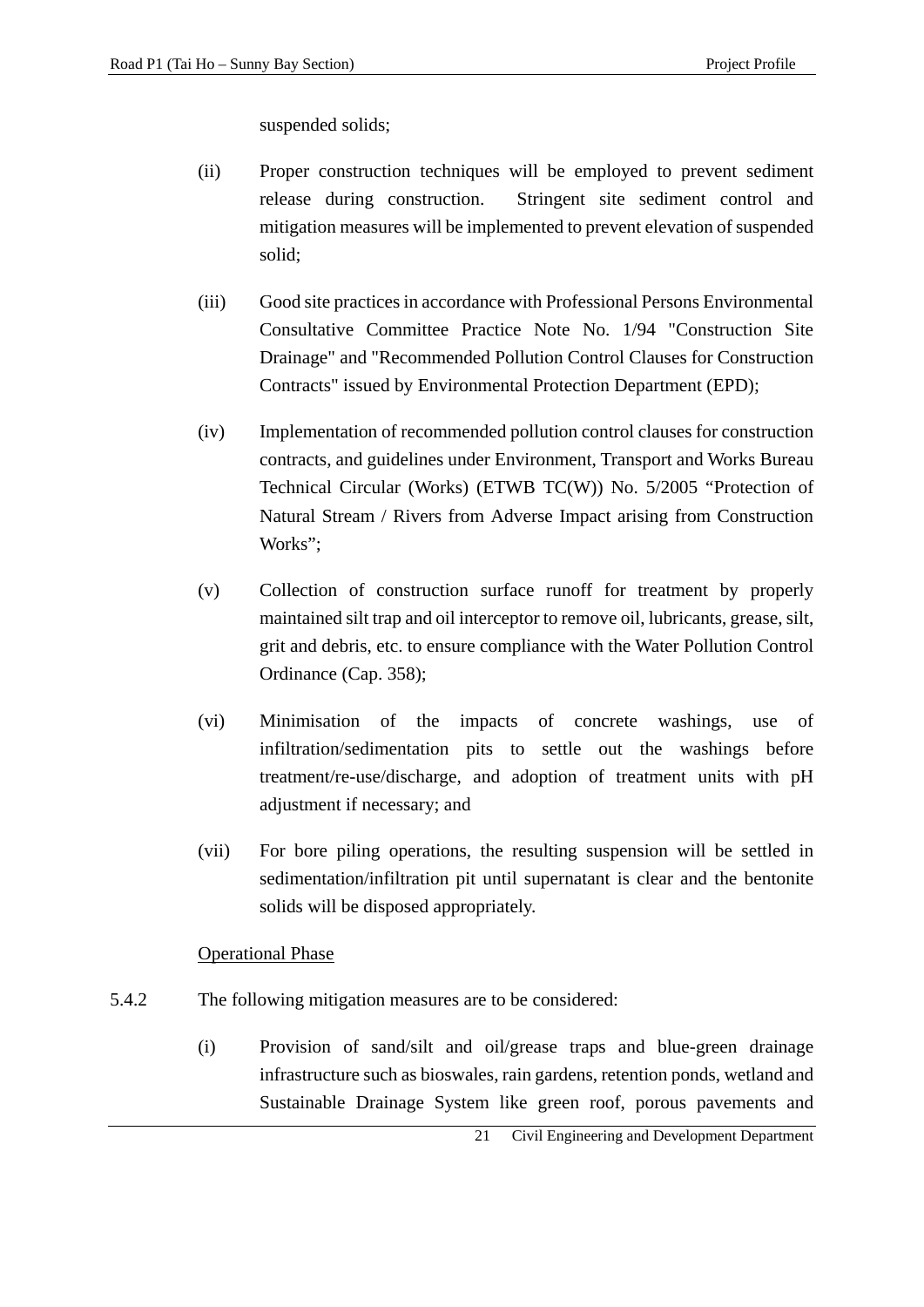rainwater harvesting facilities at suitable locations to prevent ingress of pollutants to the stormwater system/ natural streams;

- (ii) Proper drainage systems with silt traps and oil interceptors for collection and removal of silt/grit and oil before discharging should be installed, maintained and cleaned at regular intervals;
- (iii) Adopting proper integration of blue-green drainage infrastructure with other public facilities at suitable locations to reduce flood risk, enhance runoff quality and unleash the drainage reserve space for public enjoyment;
- (iv) A contingency plan should be developed for accidental spillage;
- (v) In order to reduce the impact due to the bridge piers, the number of marinebased piers will be minimized by adopting longer span as far as practicable;
- (vi) Adopting proper sewerage system to collect the wastewater generated from the Project and connecting to the existing sewerage network in the region; and
- (vii) Adopting streamlined coastline along the reclamation to reduce stagnant region and interference with the marine flow.

#### **5.5 Ecology**

- 5.5.1 The mitigation measures that are to be implemented to minimize the impacts on air quality, noise and water quality will also help to minimize any impacts on ecological resources.
- 5.5.2 As regards ecological impact, the best mitigation is avoidance by examining alternative engineering schemes wherever possible. A comprehensive ecological assessment will be undertaken under the proposed project. As part of the ecological assessment, we will review all existing information and carry out habitat survey to establish an adequate and accurate ecological baseline information. In particular, we will carefully identify, predict and evaluate the potential ecological impacts of the proposed project. For impact which is considered unavoidable,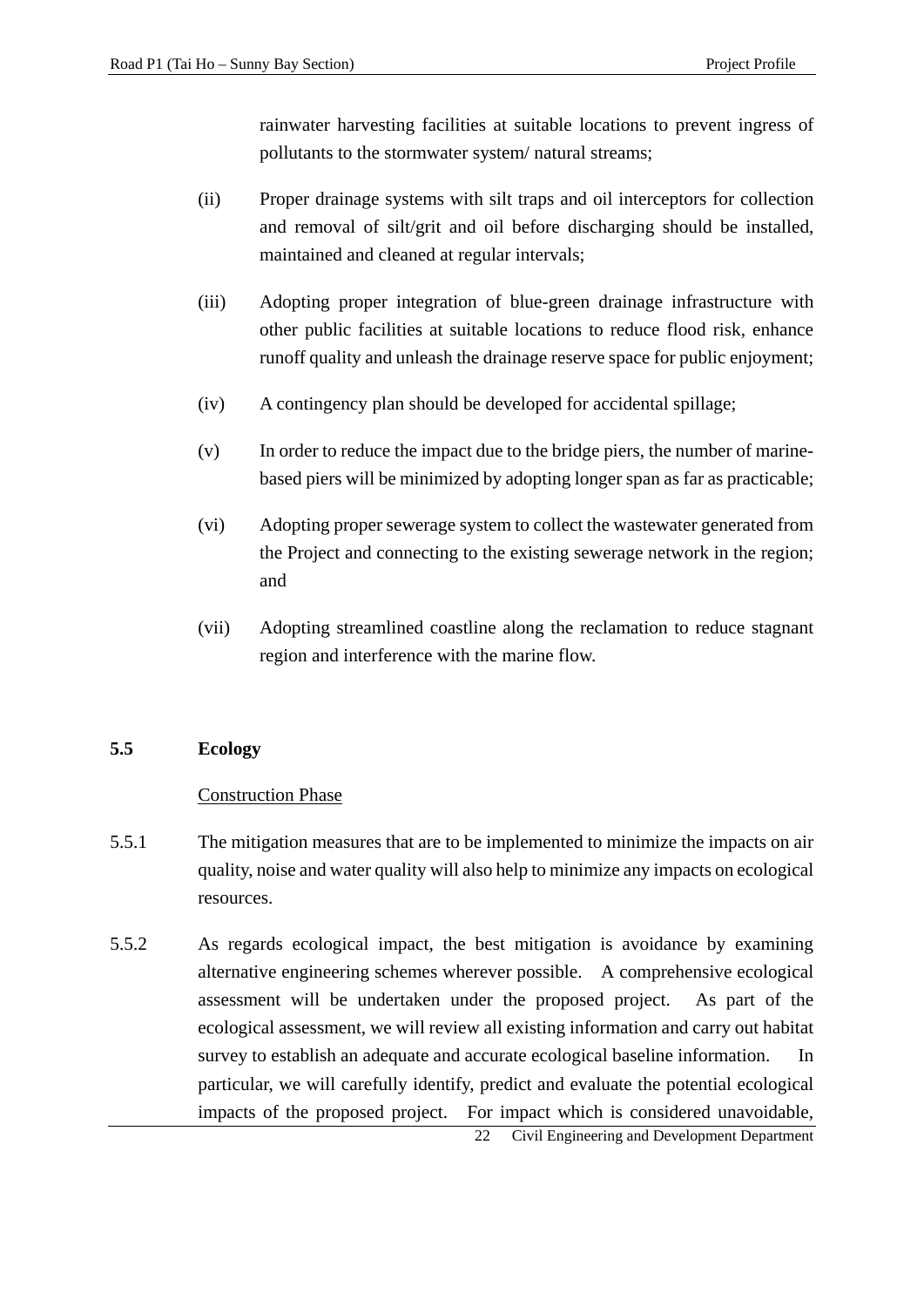appropriate mitigation measures will be formulated and adopted to minimize such impact, e.g. translocation of important species, confining works in specific area/season, minimizing reclamation extent, avoiding percussive piling, alternative design/construction methods such as non-dredged reclamation, good site practices, etc. Compensation will be provided for the loss of important habitats, if any.

- 5.5.3 For potential impact on CWD, additional measures can be implemented during construction phase to mitigate the possible noise disturbance and other impacts though there is only low and probably occasional occurrence of CWD recorded in Siu Ho Wan in the past. A range of mitigation measures, such as dolphin exclusion zone and silt curtains described below will be considered where necessary for land formation and construction works. Also, operation speed of construction vessels will be controlled to avoid any accidental collision with CWDs.
	- (i) Dolphin Exclusion Zone: A monitored exclusion zone with a diameter of up to several hundred meters can be set up around marine works area for reducing chances of any adverse impact on dolphins. The exclusion zone will be closely monitored in such a way that if dolphins are observed, marine works will be delayed until dolphins have left the exclusion zone;
	- (ii) Silt Curtains: To avoid the spread of suspended solids which will be resuspended back into the water column during marine works, silt curtains can be used around work areas or locally around the operating equipment wherever necessary;
	- (iii) Non-dredged methods for land formation, e.g. deep cement mixing for seawall construction to reduce impact on water quality;
	- (iv) Land-based delivery and disposal of fill materials to the site to reduce the risk of water contamination and traffic volume of construction vessels as far as possible;
	- (v) Acoustic decoupling of any noisy equipment on barges to reduce noise disturbance to CWDs;
	- (vi) Restriction of speed and number of trips of vessel transits in the area, so as to reduce disturbance from construction vessels and reduce risk of ship strikes;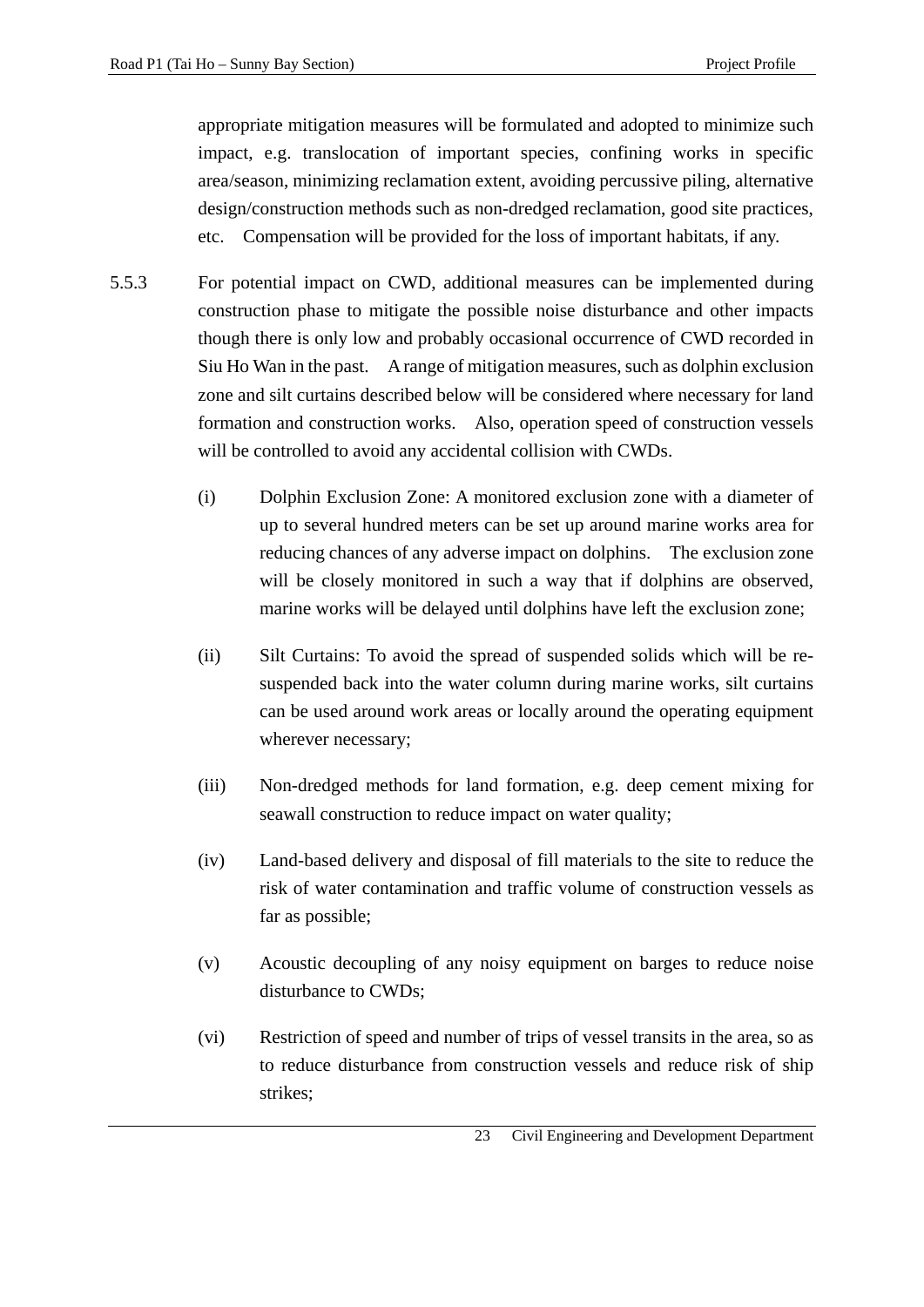- (vii) Avoidance of underwater construction during the peak calving season of CWDs;
- (viii) Avoid potentially harmful construction methods, such as percussive piling and underwater explosions, that would injure the dolphins' hearing and drive them away from the area;

## Operational Phase

- 5.5.4 Implementation of water pollution control measures described in Section 5.4 will minimise the potential ecological impact on marine wildlife during the operational phase of the Project.
- 5.5.5 The loss of intertidal habitats (artificial and rocky shores) and seabed could be compensated through the provision of ecologically-friendly designed seawalls, such as eco-shorelines. In the waters of Siu Ho Wan, hard bottom substrate is limiting as most substrates are large open expanses of soft mud or muddy sands. This limits hard substrate available for colonising sessile organisms.

## **5.6 Fisheries**

## Construction Phase

5.6.1 Subject to investigation, the mitigation measures on water quality impact proposed in Section 5.4.1 will be considered to minimise the impact on fisheries.

## Operational Phase

- 5.6.2 Measures to minimize the impact on fisheries are to be considered:
	- (i) Consideration will be given to provide eco-shorelines along the reclamation site. The provision of ecology-friendly designed seawalls would provide opportunities for sessile organisms colonise and increase the diversity and heterogeneity of the seawalls thereby increasing habitat quality for other species such as juvenile fish and shrimp; and
	- (ii) Water quality and ecology impact mitigation measures proposed in Sections 5.4 and 5.5.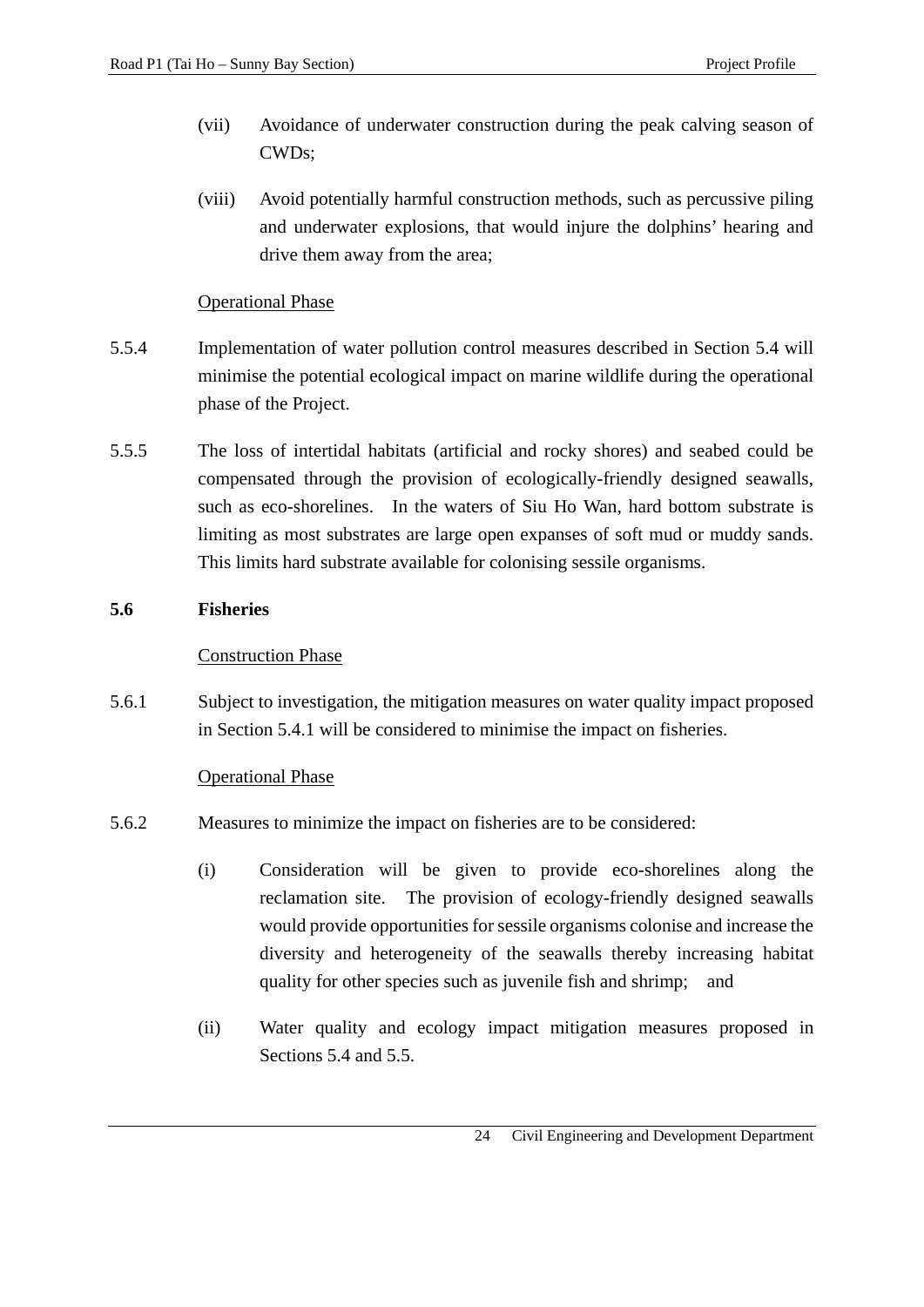#### **5.7 Waste Management**

- 5.7.1 The following mitigation measures will be considered during the construction phase to minimize waste generation and provide good control on waste management.
	- (i) Good site practice and implementation of Waste Management Plan, in accordance with ETWB TC(W) No. 19/2005 "Environmental Management on Construction Sites", will be adopted to minimize any potential waste impacts;
	- (ii) All C&D materials will be sorted and re-used wherever possible;
	- (iii) Waste haulier should obtain the necessary registration and licences under the Waste Disposal Ordinance and the Waste Disposal (Chemical Waste) (General) Regulation from the Environmental Protection Department;
	- (iv) Careful design, planning and good site management to encourage on-site sorting of C&D materials and minimize their generation during the course of construction;
	- (v) Chemical waste will be properly stored and transported off-site for treatment by a licensed collector;
	- (vi) Refuse will need to be stored in enclosed bins and reputable waste collector should be employed to remove the generated refuse from the site, separately from construction and chemical wastes, on a daily basis to minimize odour, pest and litter impacts;
	- (vii) A recording system for the amount of wastes generated, recycled and disposed;
	- (viii) In order to monitor the management of C&D materials and disposal of solid wastes at public filling facilities and landfills, and control fly-tipping, a trip-ticket system shall be implemented by the Contractor, in accordance with the contract and the requirements of Development Bureau Technical Circular (Works) (DEVB TC(W)) No. 6/2010 "Trip Ticket System for Disposal of Construction & Demolition Materials";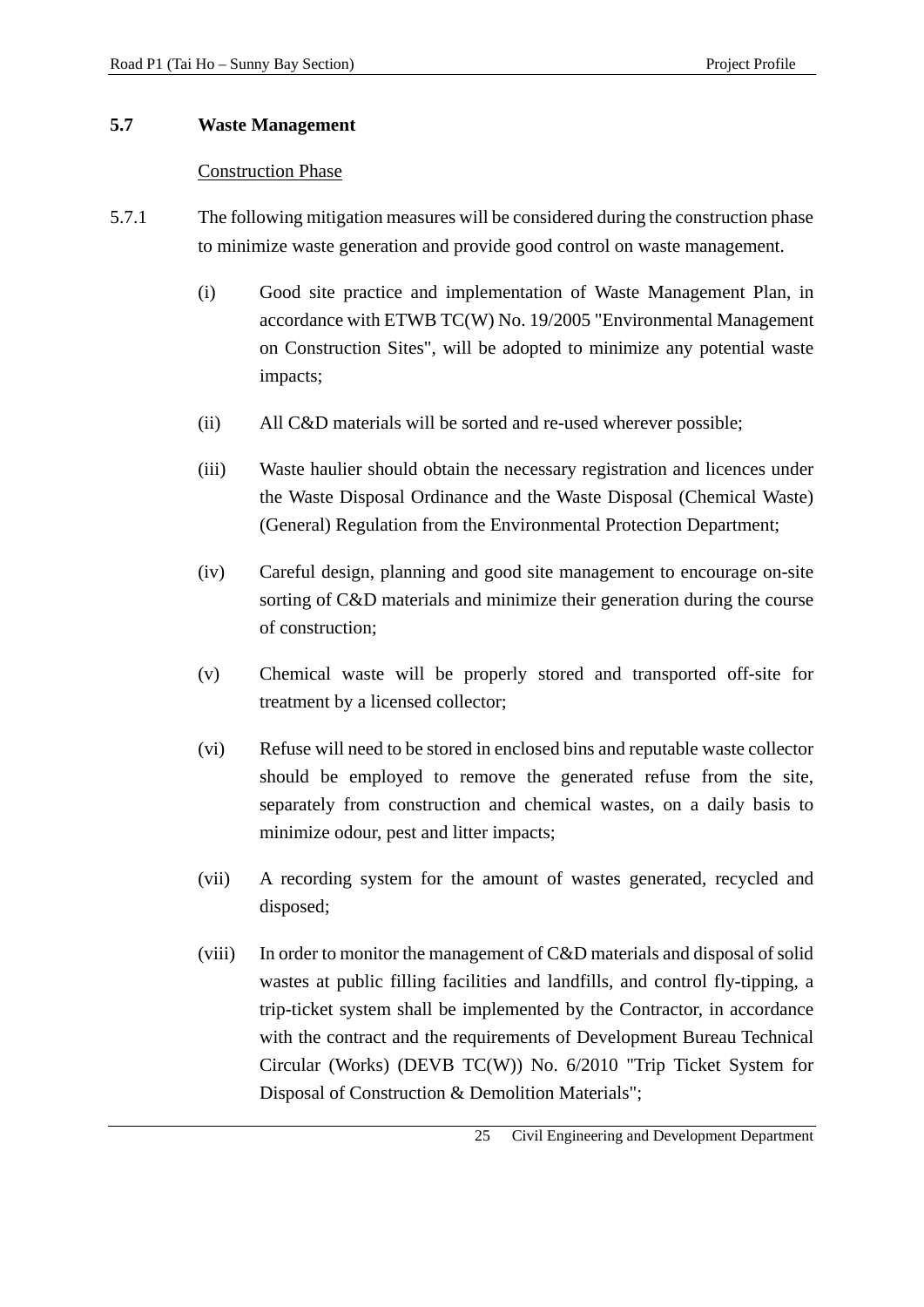- (ix) Use of reusable non-timber formwork to reduce the amount of C&D material;
- (x) Proper storage and site practices to minimise the potential for damage or contamination of construction materials; and
- (xi) Different reclamation fill options will be examined with a view to promoting beneficial reuse of public fill.
- (xii) Leakage of pollutants or leaching from excavated soil /sediment should be prevented by storing on an impermeable surface.
- (xiii) Any contaminated sediments that may need stockpiling or need to be transported should be covered with tarpaulin.
- (xiv) Any contaminated material should be collected and transported to an appropriate disposal site and procedures should be developed to ensure that illegal disposal of wastes does not occur.
- (xv) The necessary waste disposal permits should be obtained, as required, from the appropriate authorities, in accordance with the Waste Disposal Ordinance (Cap 354), Waste Disposal (Chemical Waste) (General) Regulation (Cap 354), as required.
- 5.7.2 With the adoption of non-dredged reclamation method, very limited quantity of sediments may be dredged and disposed of. In case handling of dredged/ excavated sediment is required, ETWB TC(W) No. 34/2002 will be followed should marine disposal be unavoidable.

#### **Operational Phase**

5.7.3 As the proposed Road P1 is a highway for use by road traffic, it is anticipated that waste impact during the operation phase would be minimal.

#### **5.8 Cultural Heritage**

5.8.1 Since the reclamation and marine piling will cause direct loss or disturbance to the seabed, Marine Archaeological Investigation (MAI), which is part of Cultural Heritage Impact Assessment (CHIA), will be required at EIA stage by a qualified marine archaeologist to ascertain the archaeological value of the affected seabed.

26 Civil Engineering and Development Department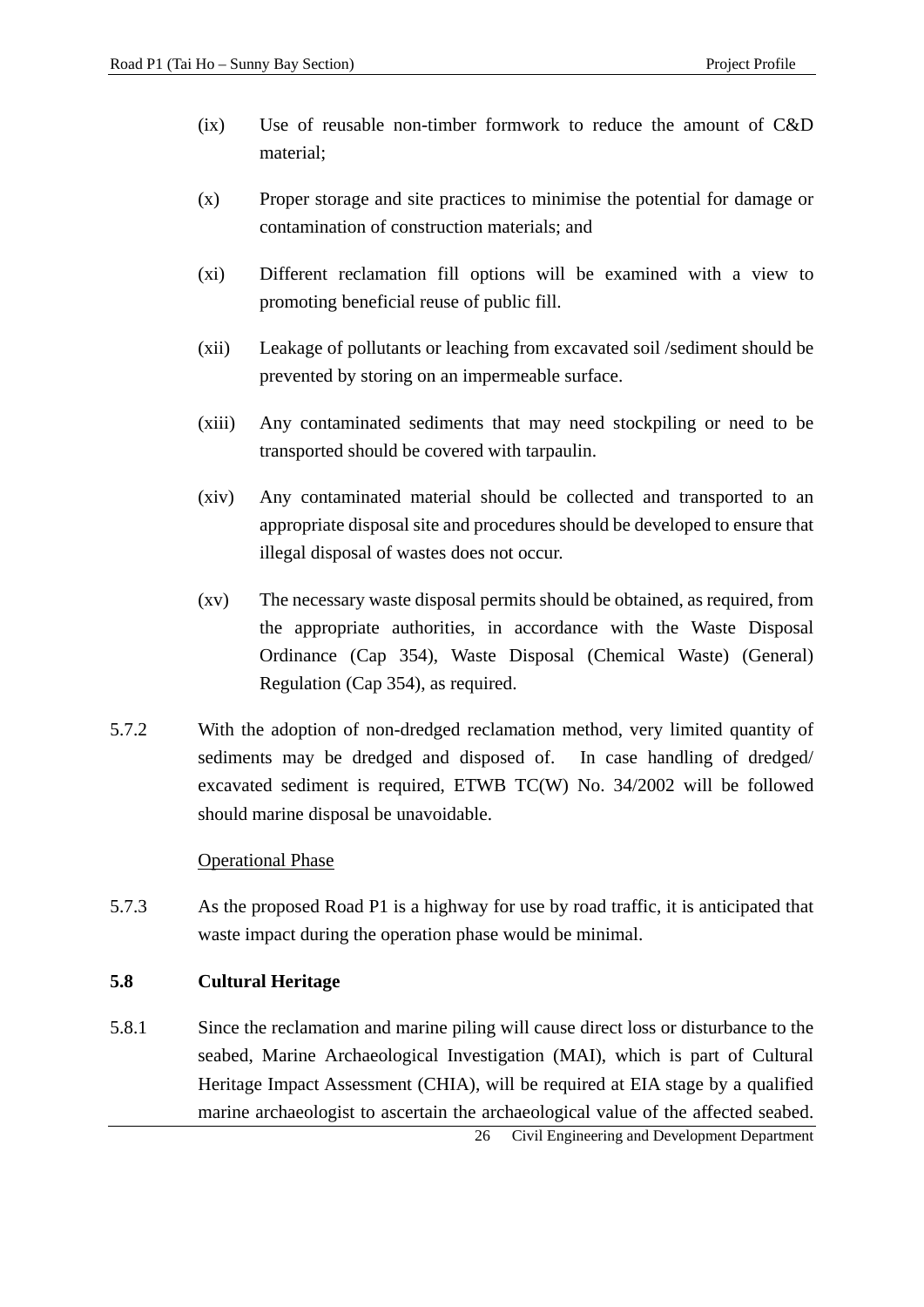If any archaeological material is found, detailed evaluation will need to be conducted and practical mitigation measures, i.e. preservation in totality with sufficient buffer distance, etc., agreed with AMO, would be implemented to preserve the archaeological remains. The MAI shall be conducted in accordance with the "Guidelines for Marine Archaeological Investigation (as at 4 May 2020)" or its latest version issued by the AMO.

5.8.2 A CHIA will be carried out under the EIA study. The potential direct and indirect impacts on cultural heritage resources arising from the Project during the construction and operational phases will be assessed at EIA stage. Impacts on cultural heritage will be avoided as far as practicable. If found unavoidable, mitigation measures to minimise the direct and indirect impacts on cultural heritage will be proposed and implemented with prior agreement with the AMO.

## **5.9 Landscape and Visual**

5.9.1 With reference to the Annex 10 and 18 of EIAO- Technical Memorandum, and EIAO Guidance Note No. 8/2010 for carrying out the landscape and visual impact assessments, the following mitigation measures are recommended subject to investigation.

- 5.9.2 The following measures will be considered to minimize landscape impacts on existing landscape resources and visual impacts on nearby sensitive receivers:
	- (i) Implementation of good site practices for preservation and protection of the existing landscape resources, including existing natural stream, and mangrove in accordance with ETWB TC(W) No. 5/2005, DEVB TC(W) No. 7/2015;
	- (ii) Optimization of reclamation area, construction area and contractor's temporary works areas to be minimised to avoid impacts on adjacent landscape;
	- (iii) measures should be taken to store and use construction equipment and building materials where they are not visually intrusive, or easily washed away or where they produce less dust;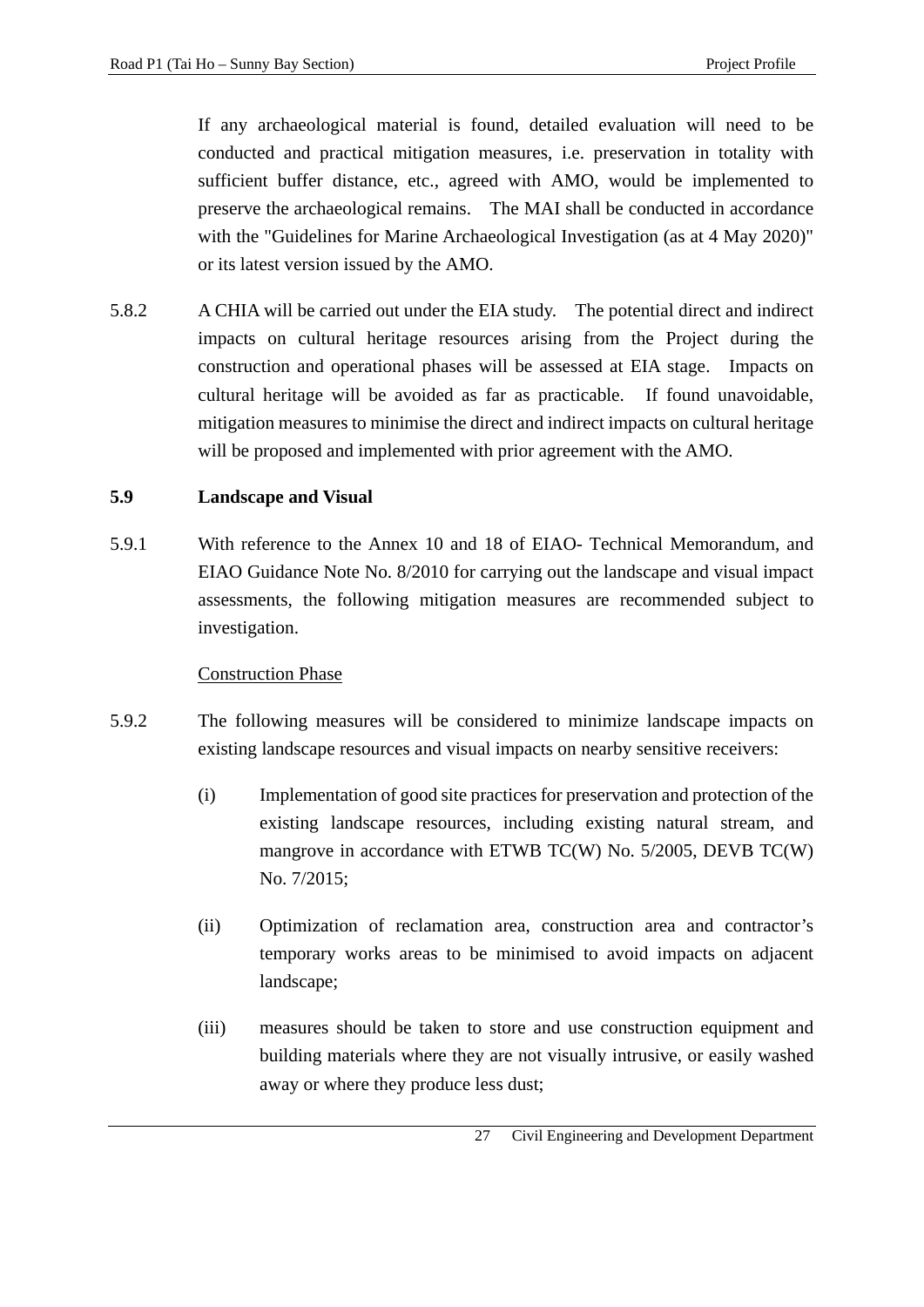- (iv) Screening of works areas with hoardings with appropriate colours compatible with the surrounding area;
- (v) Control of night-time lighting by hooding all lights and through minimisation of night working periods;
- (vi) Sensitive landscape design of reclamation edge with attractive landscape treatments and incorporation of coastal vegetation into seawalls to improve the compatibility of the Project with the existing environment;
- (vii) Reduction of construction period to minimum and introduction of phasing of the construction stage;
- (viii) Protection of existing trees and rare/ endangered/ protected plant species in accordance with DEVB TC(W) No. 7/2015 within the site boundary;
- (ix) Transplantation of suitable existing trees which will be in conflict with proposed works; and
- (x) Advance implementation of planting of vegetation.

#### Operational Phase

- 5.9.3 The following measures will be considered to minimize landscape impacts on existing landscape resources and visual impacts on nearby sensitive receivers.
	- (i) Trees and shrub will be planted to provide adequate greening, screening, and mitigation, and minimise visual impact of the Project, where appropriate;
	- (ii) Tree transplanting and compensatory planting for compensation of the loss of existing vegetation (including trees, shrubs, mangroves, etc.) will partially mitigate the impact to the existing trees/woodland;
	- (iii) Sensible locations of viaduct alignment, columns and portals to minimise impact to existing trees and adjoining existing, planned and potential developments;
	- (iv) The viaduct alignment should avoid intruding the log pond in Yan O Wan as far as possible;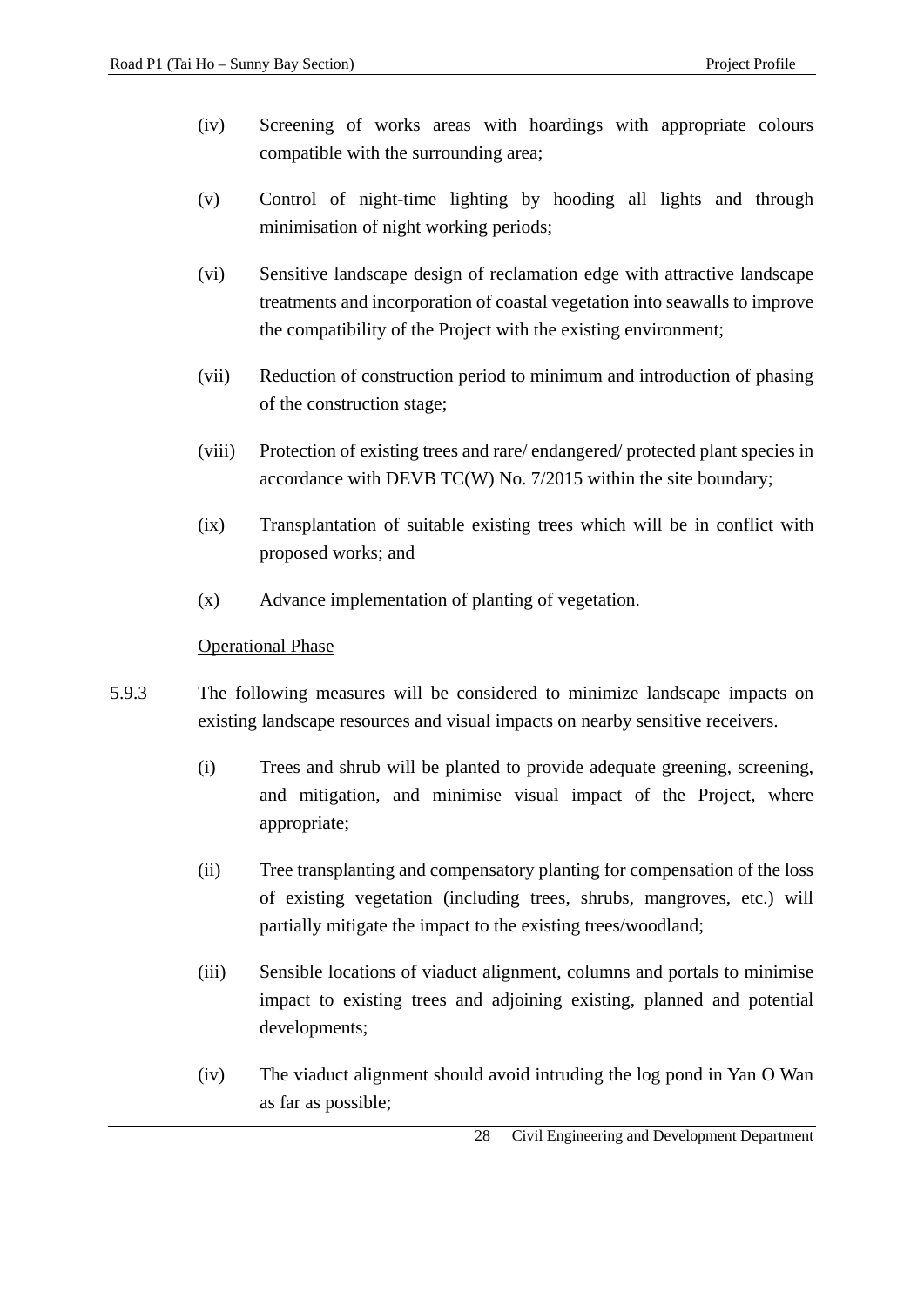- (v) Aesthetically pleasing design and responsive design will be adopted for the new structures (e.g. tunnel portals and ventilation facilities). Tree planting and earth mounds nearby will be used to reduce their apparent size/scale and to visually screen and soften the structures;
- (vi) Landscape treatment of road embankments and soil slopes will be provided to enhance their visual appearance. Relevant technical documents of Geotechnical Engineering Office Publication No. 1/2011 Technical Guidelines on Landscape Treatment for Slopes by CEDD in 2011 shall be observed;
- (vii) Aesthetic design will be adopted for the road structures such as slip roads, bridges and tunnel portals. Road structures will be designed with considerations and suitable measures to minimise the visual impact of the road corridor. Submission to Advisory Committee on the Appearance of Bridges and Associated Structures (ACABAS) in respect of the aesthetic design of the structures associated with the public highway system in accordance with ETWB TC(W) No. 36/2004 will be made during preliminary design; and
- (viii) The visual impact of noise mitigation measures including noise enclosure, if any, will be mitigated by appropriate detailed design, including use of transparent panels, appropriate colour selection of panels and supporting structures, as well as design of supporting structures to incorporate a high level of quality and aesthetics.

#### **5.10 Land Contamination**

- 5.10.1 The possibility of land contamination at the Project site would be further examined, as mentioned in Section 3.10.1. Subject to EIA findings, the following mitigation measures will be considered during the construction phase to minimise any potential exposure to contaminated soils or groundwater:
	- (i) Remediation works on land contamination (if required) will be carried out in accordance with the prevailing guidelines prior to commencement of construction works of the Project site;
	- (ii) Site workers should wear gloves, masks and other protective clothing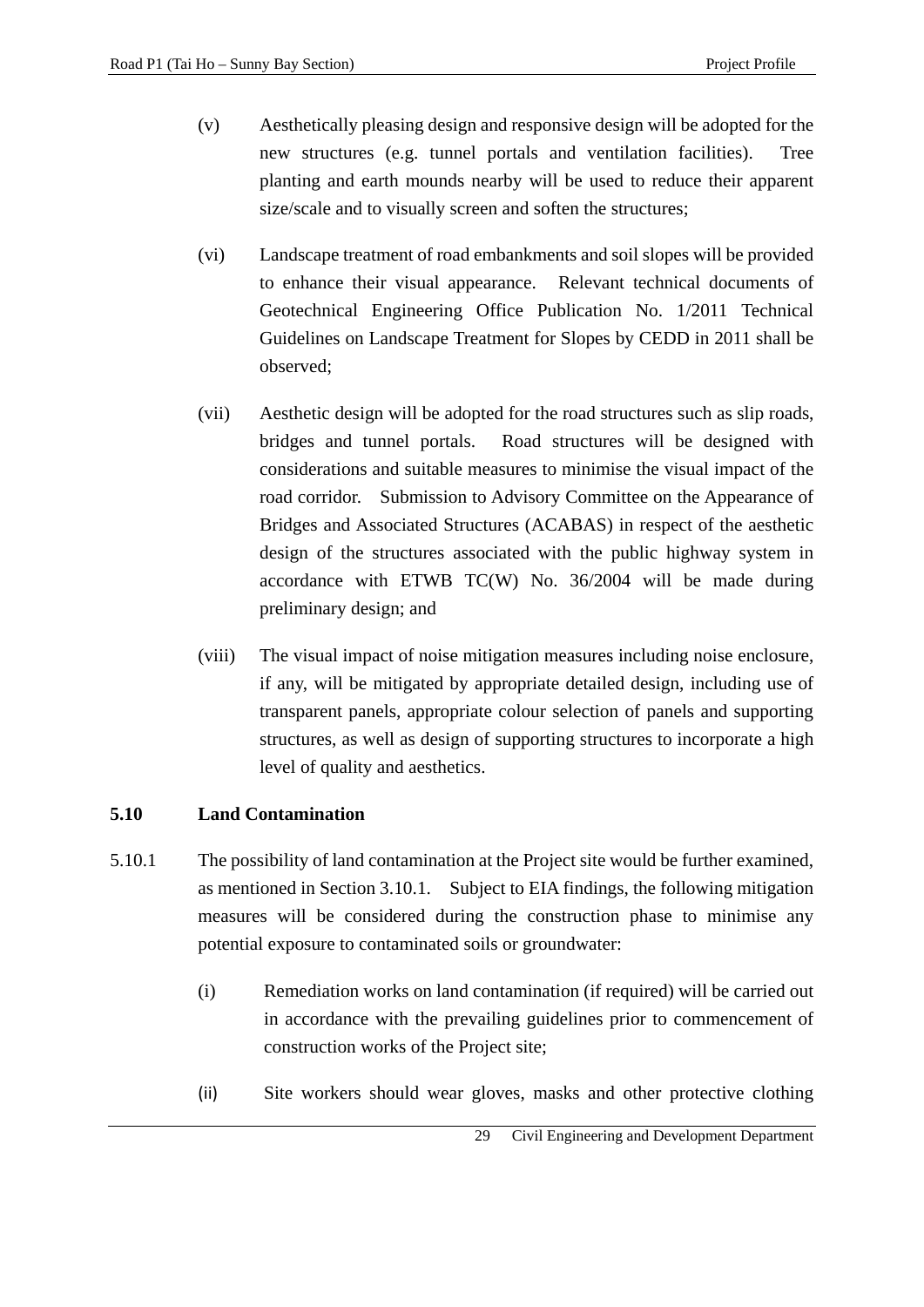where exposure to vapour or contaminated soil may be encountered; and

(iii) Adequate washing facilities should be provided and smoking/eating should be prohibited in the area.

## **5.11 Potential Hazard to Life**

- 5.11.1 Potential hazard to life during construction and operation stages will be assessed. Risk mitigation measures will be considered in the EIA study if required. The investigation study will look into the way of delivery of explosives, including the possibility of establishment of explosives magazine for overnight storage. Hazard assessment for explosives would be conducted taking into account the impact of delivery and use of explosives for tunnel construction on the population in the vicinity of the tunnel alignment, including the risks from transport of explosives, use of explosives and transport of explosives to the blast faces inside the tunnels.
- 5.11.2 Subject to further study, possible measure includes limiting the working hours and number of workers within the PHI consultation zone of SHWWTW to minimise potential risk to construction workers.

## **5.12 Severity, Distribution and Duration of Environmental Effects and Further Implications**

5.12.1 Based on the findings of assessments, effective control and mitigation measures will be deployed to ensure the impacts will be limited to the acceptable level. The possible severity, distribution and duration of environmental effects such as beneficial and adverse effects; short and long term effects; secondary and induced effects; cumulative effects and transboundary effects will be considered and addressed in the EIA, where applicable. The key results from community consultation, etc should also be documented in the EIA report.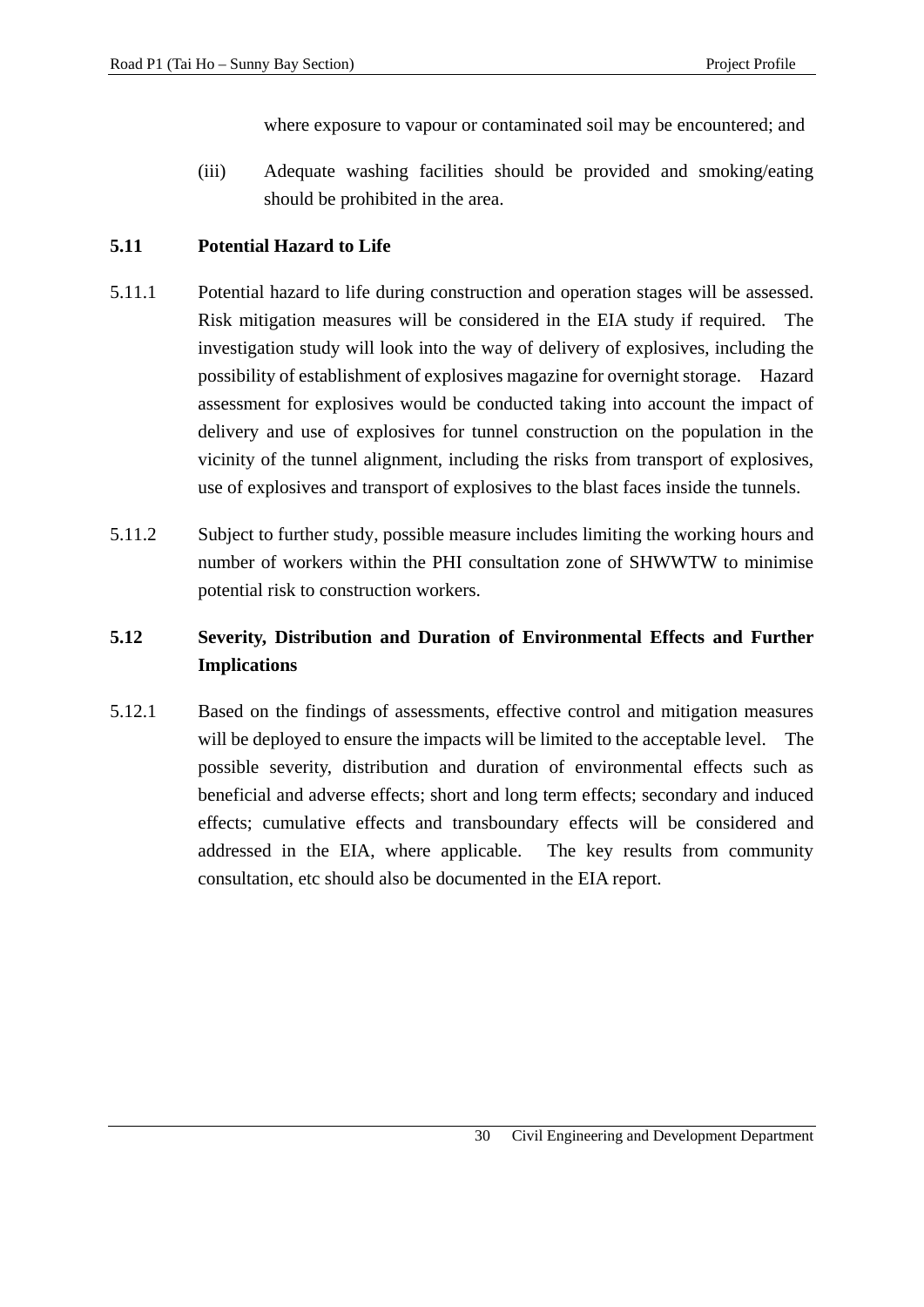## **6. USE OF PREVIOUSLY APPROVED EIA REPORTS**

6.1.1 There are no relevant EIA reports already approved under the EIA Ordinance. However, the following studies are relevant and will be referred to in the subsequent EIA study:

| <b>Item</b> | Application No./ Title<br>Register No. |                                                                                                                                                               |
|-------------|----------------------------------------|---------------------------------------------------------------------------------------------------------------------------------------------------------------|
| (i)         |                                        | Lantau Port and Western Harbour Development<br><b>Studies (1991)</b>                                                                                          |
| (ii)        |                                        | North Lantau Development Feasibility Study<br>(2001)                                                                                                          |
| (iii)       |                                        | Southwest New Territories Development Strategy<br><b>Review (2001)</b>                                                                                        |
| (iv)        |                                        | Increasing Land Supply through Reclamation<br>outside Victoria Harbour, in particular the identified<br>potential near shore reclamation sites (2014)         |
| (v)         |                                        | Cumulative Environmental Impact Assessment<br>Study for<br>the<br>Three Potential Nearshore<br>Reclamation Sites in the Western Waters of Hong<br>Kong (2014) |
| (vi)        | EIA-252/2017                           | Comprehensive Residential<br>Proposed<br>and<br>Commercial Development atop Siu Ho Wan Depot                                                                  |
| (vii)       | EIA-253/2017                           | Siu Ho Wan Station and Siu Ho Wan Depot<br><b>Replanning Works</b>                                                                                            |
| (viii)      | AEIAR-030/2000                         | Route 10 North Lantau to Yuen Long Highway<br>Investigation and Preliminary Design (Southern<br>Section)                                                      |
| (ix)        | AEIAR-082/2004                         | Siu Ho Wan Water Treatment Works Extension                                                                                                                    |
| (x)         | AEIAR-090/2005                         | Road P1 Advance Works at Yam O on Lantau Island                                                                                                               |
| $(x_i)$     | AEIAR-144/2009                         | Hong Kong - Zhuhai - Macao Bridge Hong Kong<br><b>Link Road</b>                                                                                               |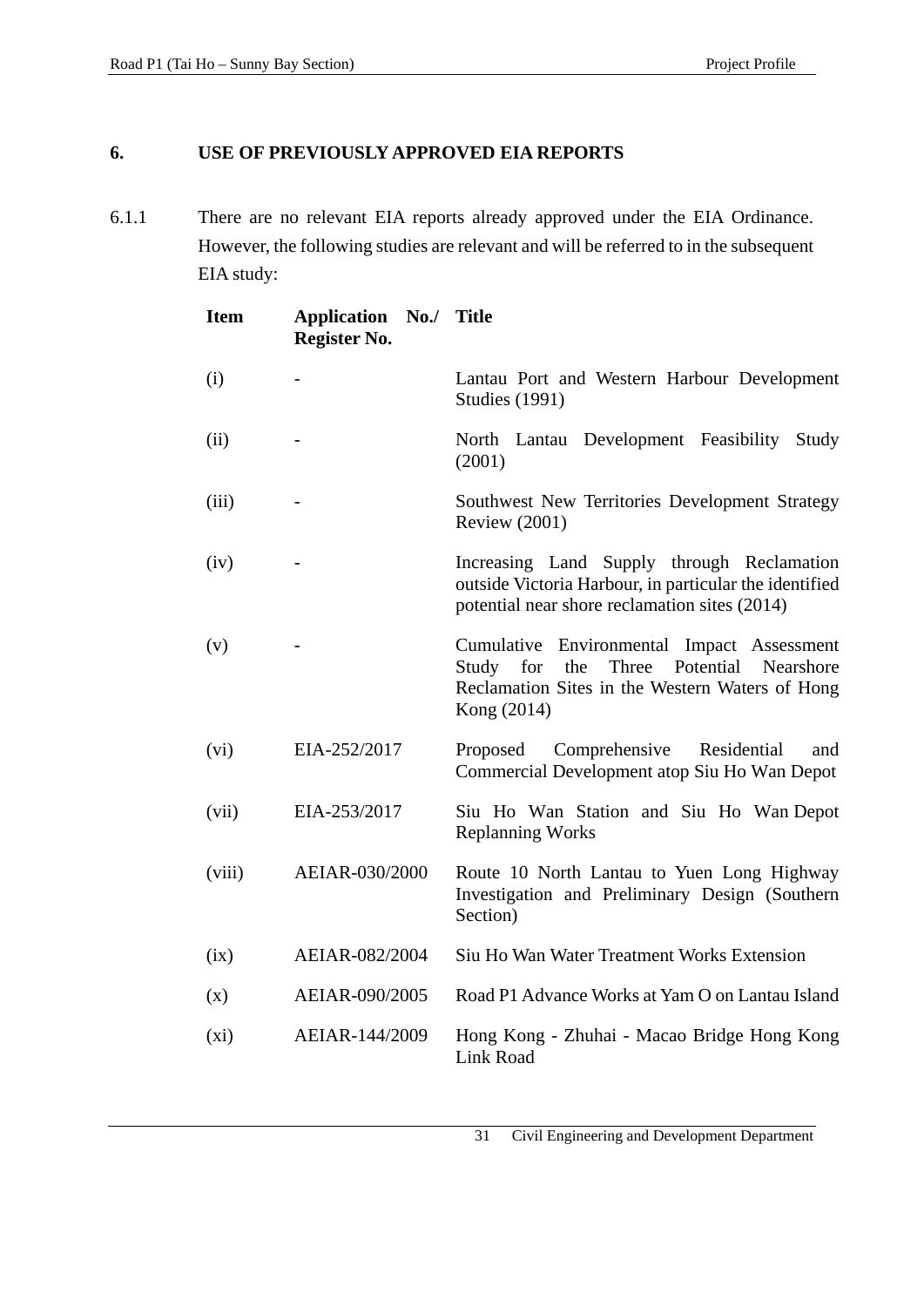| <b>Item</b>        | <b>Application No./ Title</b><br>Register No. |                                                                                    |
|--------------------|-----------------------------------------------|------------------------------------------------------------------------------------|
| (xii)              | AEIAR-145/2009                                | Hong Kong - Zhuhai - Macao Bridge Hong Kong<br><b>Boundary Crossing Facilities</b> |
| (xiii)             | AEIAR-146/2009                                | Tuen Mun – Chek Lap Kok Link                                                       |
| (xiv)              | AEIAR-149/2010                                | Organic Waste Treatment Facilities, Phase I                                        |
| $\left( xy\right)$ | AEIAR-158/2011                                | Integration of Siu Ho Wan and Silver Mine Bay<br>Water Treatment Works             |
| (xvi)              | AEIAR-185/2014                                | Expansion of Hong Kong International Airport into<br>a Three-Runway System         |
| (xvii)             | AEIAR-196/2016                                | Tung Chung New Town Extension                                                      |

## Sustainable Lantau Office

Civil Engineering and Development Department